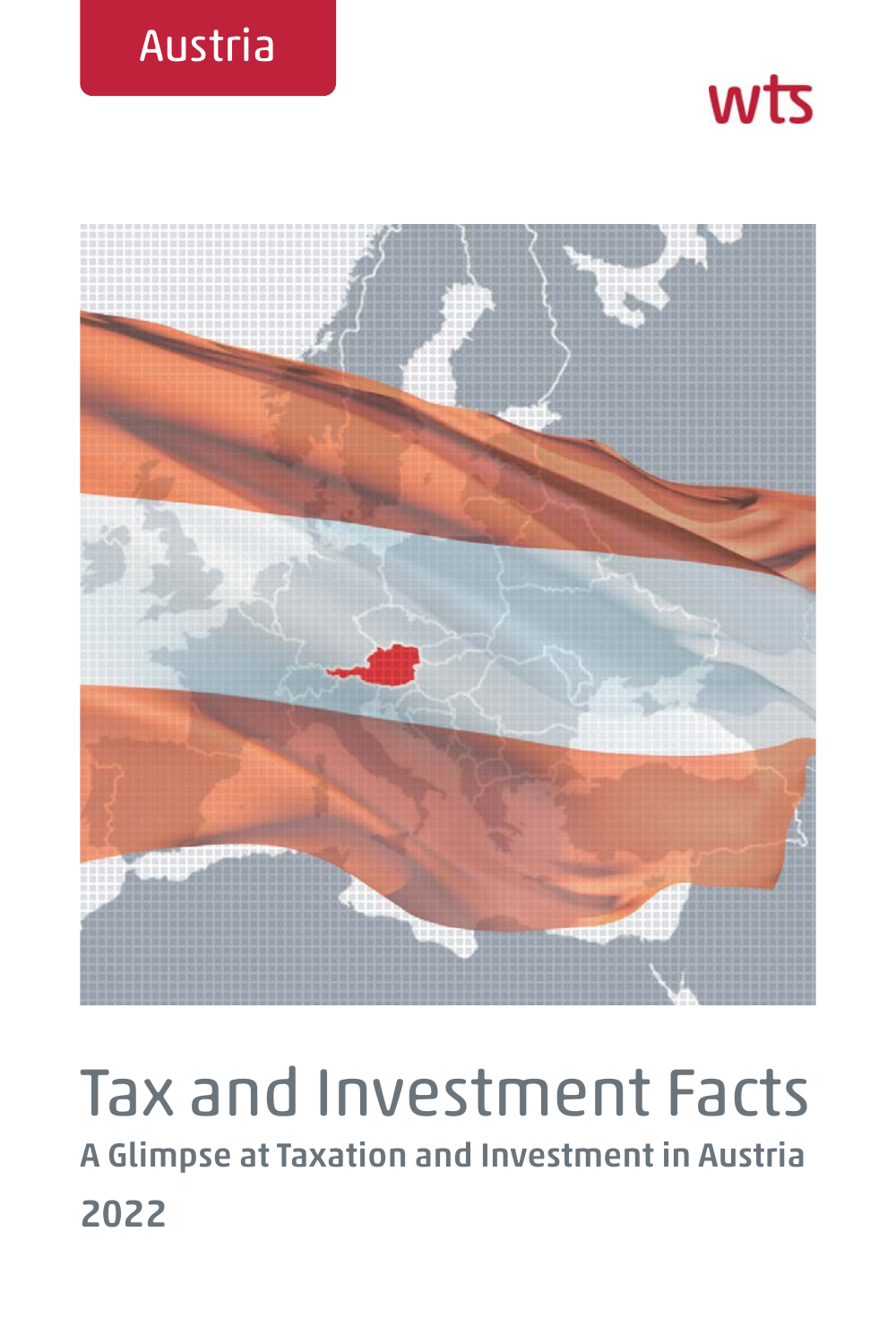# **WTS Tax Service Steuerberatungs GmbH ICON Wirtschaftstreuhand GmbH Austria**

**WTS Tax Service Steuerberatungs GmbH** focuses on consulting activities relating to national and international income, value added and corporate tax law. With this in mind, we concentrate on identifying the potential of our clients to optimise their overall tax and economic situation. In times of a global economy, it is of utmost importance, for instance, to determine tax-efficient transfer pricing and prepare related documentation, or to evaluate the tax and social security arrangements made for employees and expatriates sent abroad.

From sole traders to small and medium-sized enterprises and international corporations – WTS Austria serves clients of all sizes and from almost all sectors and industries. Active tax consulting (and succession planning) for family businesses, private foundations, freelancers, artists, athletes and private individuals (e.g. private home-owners) complete our range of services.

Kerstin Weber, Managing Director kerstin.weber@wts.at +43 (0) 1 24 266 17

**» » » » » » » » » » »**

**ICON** is the competence centre for international taxation in Austria. ICON offers all-in-one solutions and tailor-made solutions in individual and corporate tax law and clarifies VAT questions at the highest level. Our clients mainly comprise global industrial enterprises acting worldwide, machinery and construction companies, medium-sized enterprises and other tax advisers seeking special tax advice. Our main competencies include: foreign assignments, international project consulting, permanent establishments, transfer pricing, international sales taxes and withholding taxes.

Andreas Mitterlehner, Partner andreas.mitterlehner@icon.at +43 732 69412 5999

WTS Austria and ICON are members of WTS Global for Austria.



## **Table of Contents**

| 1. Ways of Doing Business / Legal Forms of Companies       | 4  |
|------------------------------------------------------------|----|
| 2. Corporate Taxation                                      | 6  |
| 3. Double Taxation Agreements                              | 16 |
| 4. Transfer Pricing                                        | 18 |
| <b>5. Anti-Avoidance Measures</b>                          | 20 |
| 6. Taxation of Individuals / Social Security Contributions | 22 |
| <b>7. Indirect Taxes</b>                                   | 31 |
| 8. Inheritance and Gift Tax                                | 34 |
| 9. Wealth Tax                                              | 34 |
| 10. Other Taxes / Reporting Obligation                     | 35 |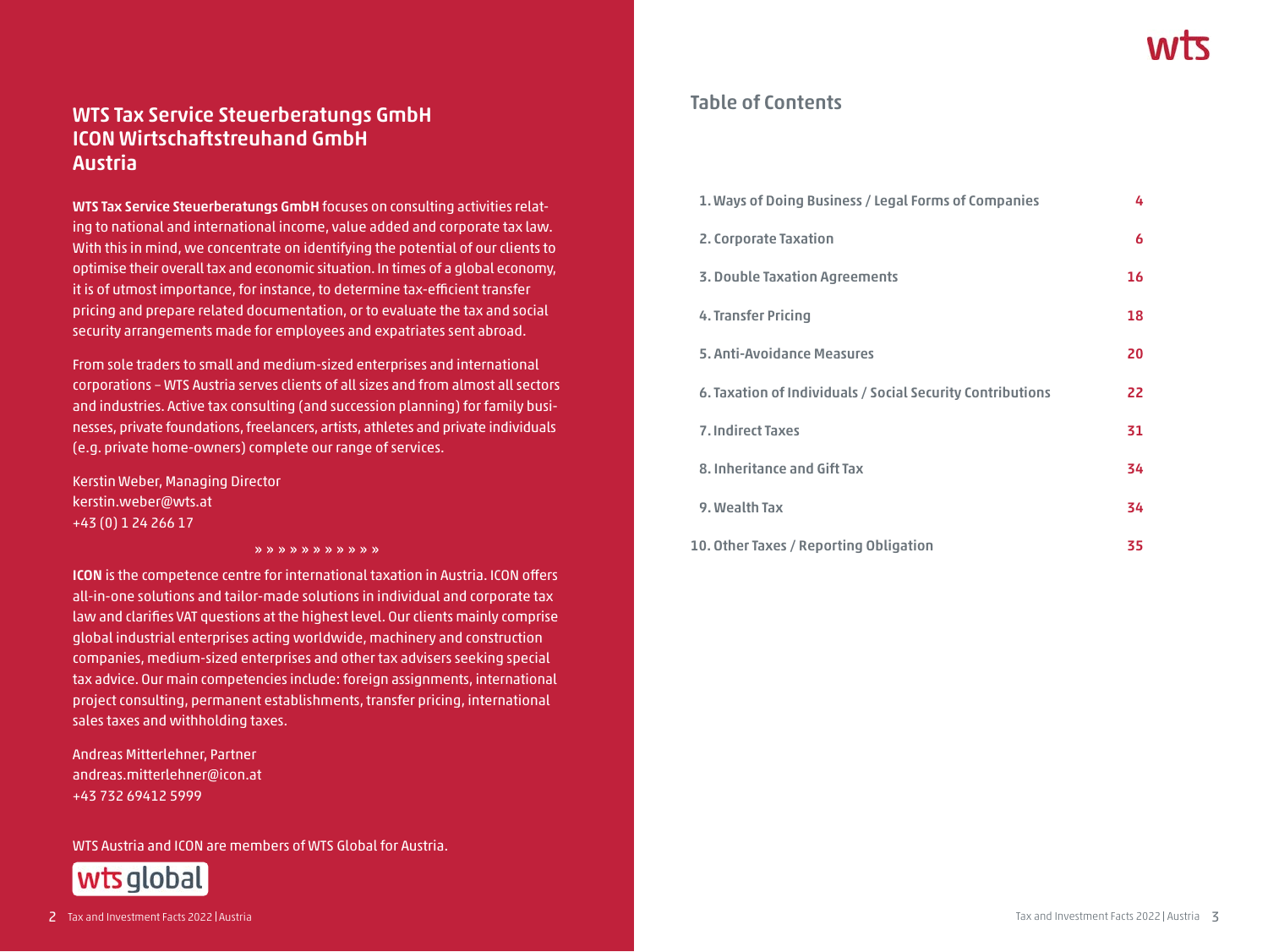# **1. Ways of Doing Business / Legal Forms of Companies**

Austrian legislation offers various types of legal entity for companies or private persons to perform their business in Austria. Individuals may perform their business as sole proprietors or establish a legal entity. Foreign entrepreneurs or business entities are also able to establish a branch office (Zweigniederlassung) in Austria.

Commonly used companies/legal entities for doing business in Austria are:

- **→** general partnership (Offene Gesellschaft, OG)
- **→** limited partnership (Kommanditgesellschaft, KG)
- **→** private limited liability company (Gesellschaft mit beschränkter Haftung, GmbH)
- **→** public limited liability company / joint-stock company (Aktiengesellschaft, AG)

| Legal<br>form                                                         | Liability of<br>shareholders                             | <b>Minimum</b><br>capital EUR)                                                   | <b>Minimum founders</b><br>and shareholders | <b>Registration in</b><br><b>Commercial Register</b>                               | Tax<br>treatment                                           | Tax<br>rates           |
|-----------------------------------------------------------------------|----------------------------------------------------------|----------------------------------------------------------------------------------|---------------------------------------------|------------------------------------------------------------------------------------|------------------------------------------------------------|------------------------|
| sole<br>proprietor                                                    | no shares, personal liability<br>of the sole proprietors |                                                                                  |                                             | obligatory, if annual<br>turnover exceeds<br>EUR 700,000 in<br>2 consecutive years | tax liability of sole proprietor                           | $0 - 55%$              |
| general<br>partnership                                                | unlimited                                                |                                                                                  | $\overline{c}$                              | obligatory                                                                         | transparent,<br>tax liability of partners                  | 0-55% for<br>individua |
| limited<br>partnership                                                | unlimited (general partner)<br>limited (limited partner) |                                                                                  | $\overline{c}$                              | obligatory                                                                         | transparent<br>tax liability of partners                   | 0-55% for<br>individua |
| private<br>limited<br>liability<br>company                            | limited                                                  | 35,000 (of<br>which paid<br>17,500)<br>10,000<br>(privileged<br>foundation $1$ ) |                                             | obligatory                                                                         | non-transparent, dividend taxation<br>at shareholder level | 25%                    |
| public<br>limited<br>liability<br>company /<br>joint-stock<br>company | public<br>limited                                        | 70,000                                                                           | 2                                           | obligatory                                                                         | non-transparent, dividend taxation<br>at shareholder level | 25%                    |

 $1$  The share capital of foundation privileged companies' needs to be paid in by the shareholders up to EUR 35,000 during the 10 years after establishment.

Depending on the business, a trade license is required in Austria for conducting business. Such trade licenses need to be obtained in addition to establishing the business.

individuals  $0-55%$  for individuals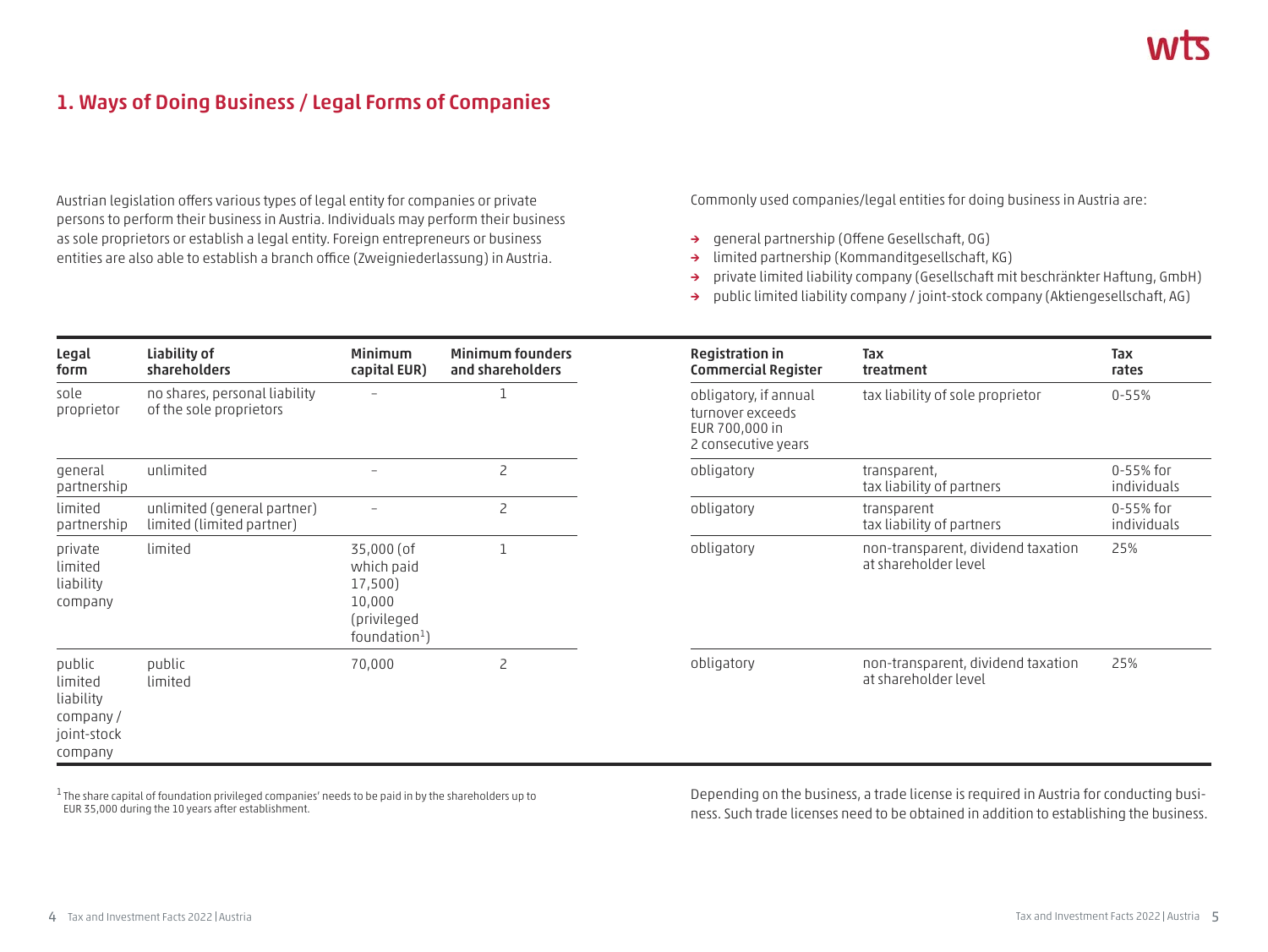# **2. Corporate Taxation**

Corporations (e.g. private and public limited companies) are subject to corporate income tax on their profits. Austria does not have a "check-the-box-regime".

#### **2.1. Tax Rates**

The flat rate of corporate income tax is 25% for any profit made by a corporation. Part of the tax reform in 2022 is a reduction of the corporate tax rate from 25% to 24% in 2023, and finally to 23% in 2024. If a company suffers a loss, or makes a very small profit, the company has to pay a minimum amount of tax. The annual minimum tax for public limited companies (AG) totals EUR 3,500, and EUR 1,750 for private limited companies (GmbH). The minimum corporate tax can be credited towards corporate tax payments when a company makes a profit in subsequent years.

If the corporation distributes its profit to shareholders, the distribution is subject to a final withholding tax of 27.5% (individuals) or 25% for corporations (EU Parent-Subsidiary Directive may prevent withholding tax).

## **2.2. Resident Companies**

Corporations whose registered office or management board are located in Austria are subject to unlimited taxation in Austria. As a result, their worldwide income is taxed.

#### **2.2.1. Computation of Taxable Income**

Resident companies are taxable on their worldwide income. Taxable income is the total income from different sources of income, minus any special expenses and the losses incurred from these sources. The Austrian Corporate Income Tax Act quotes the definition of "income" provided for in the Austrian Income Tax Act. As long as there are no special clauses in the Corporate Income Tax Act, the general rules of the Income Tax Act apply.

One of these special clauses is that income of a private or public limited company must be regarded as "business income" in any event, regardless of the nature of the income. Consequently, the valuation must be done using the net equity comparison method. Net equity is determined based on the Austrian generally accepted accounting principles codified in the Austrian Commercial Code. A private or public limited company is therefore legally required to keep books and records according to the Commercial Code. The starting point is always the Austrian generally accepted accounting principles, which are adjusted in some cases by special tax rules to determine the tax base.

## **2.2.2. Taxation of Dividends**

Special rules apply if a resident company obtains a dividend/profit distribution (or a hidden distribution) from another resident or foreign company.

#### **Domestic participation exemption**

Austria has a (domestic) participation exemption for dividends to avoid dual taxation in affiliated groups. If one corporation holds a participation in another domestic corporation, and the subsidiary distributes a dividend to its parent company, the dividend is exempt from taxation regardless of how long the partnership has already existed and how high the percentage of capital ownership is.

#### **Participation exemption for portfolio shareholdings**

Dividend income received by a resident corporation from a participation in the capital of a foreign corporation under 10% is exempt under the following conditions:

- **→** the subsidiary has a legal entity listed in the Annex to the EU Parent-Subsidiary Directive, or
- **→** the subsidiary situated in a non-EU Member State has a legal entity comparable to domestic corporations and the residence country of the subsidiary has concluded an agreement providing for comprehensive administrative assistance.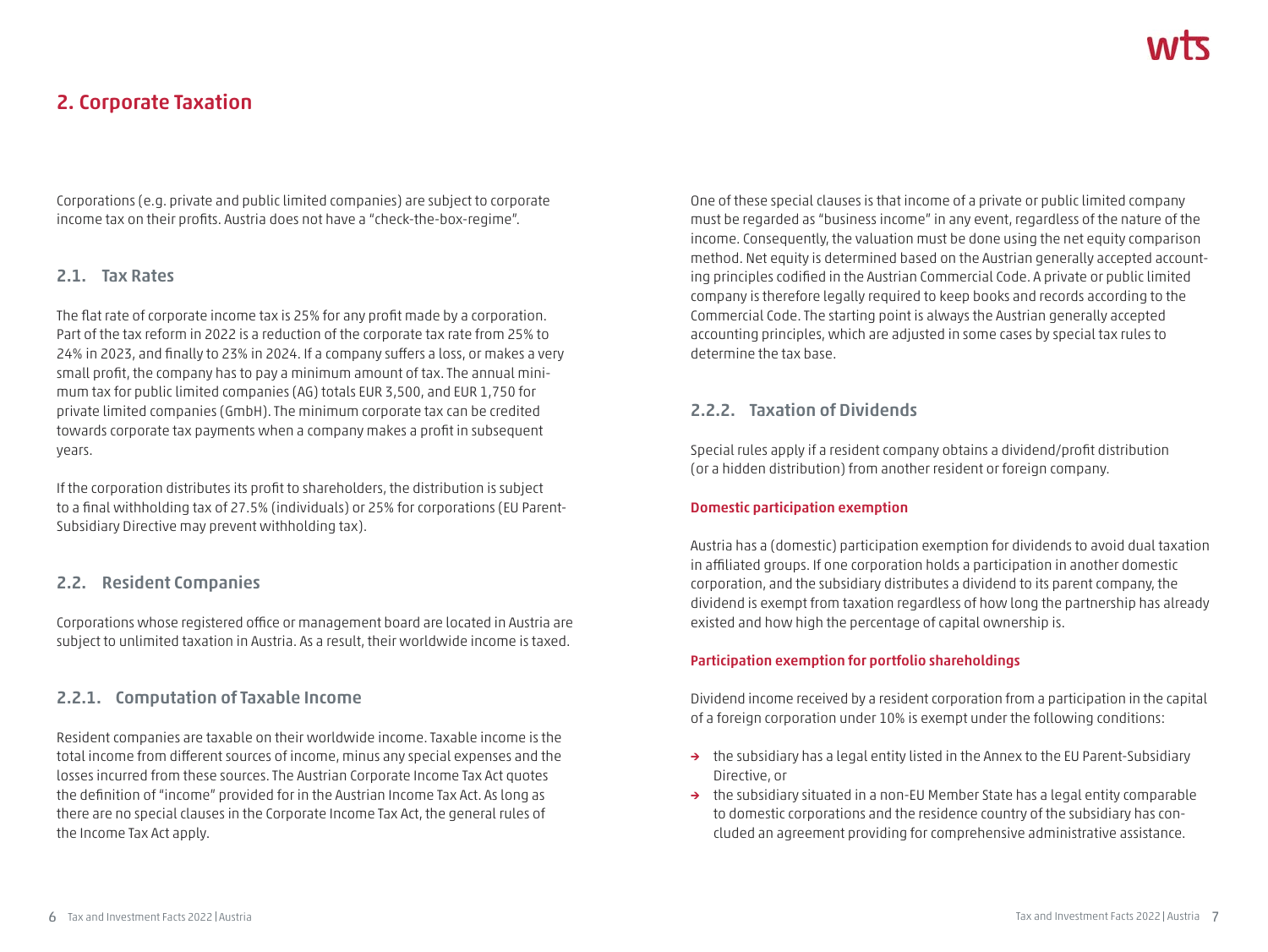In contrast to qualified shareholdings, no minimum shareholding or holding period requirement must be met. The credit method is used instead of the exemption method in the case of tax avoidance or abuse of law. Tax avoidance or abuse of law can be assumed in the following cases:

- **→** the subsidiary is not subject to tax in a foreign country that is comparable to Austrian corporate income tax, or
- **→** the tax rate on profits of the foreign subsidiary is not comparable to Austrian standards; this applies if the applicable foreign tax rate is 10% lower than the Austrian corporate income tax rate, or
- **→** the subsidiary is exempt from taxation in a foreign country.

#### **Participation exemption for qualified shareholding (international holding participation)**

The international participation exemption applies to specific income (dividends and profit distribution) earned from a participation in a foreign company. Dividends qualify for the international participation exemption if:

- **→** the parent company is legally required to keep books and records under the Commercial Code,
- **→** the subsidiary company has a form listed in the EU Parent-Subsidiary Directive or is comparable to an Austrian public or private limited company,
- **→** the parent holds at least 10% of the equity of the subsidiary directly or indirectly (e.g. via an intermediate transparent partnership), and
- **→** the parent`s minimum shareholding is held continuously for at least one year.

Within the scope of the international participation exemption, dividends are tax exempt. Moreover, capital gains and any write-ups are also exempt, while capital losses and write-downs are non-deductible. These limitations do not apply to losses stemming from the liquidation or insolvency of the subsidiary, which results in an actual loss of the capital invested in a non-resident entity. In addition, capital gains and losses are taxable or deductible if the parent company has exercised a specific option. This option must be exercised in the year of acquisition and is binding within any group company holding or acquiring that participation. Depreciation in value and capital losses must be spread over a 7-year period.

#### **Switch-over rule from exemption to credit method**

The switch-over rule applies to participations of at least 5% in a foreign low-taxed company that receives passive income, when the exemption method was changed for the credit method. The requirements for the switch-over rule are generally defined in accordance with the provisions for the new Austrian controlled foreign company (CFC) rule (see chapter 5.3). Dividends and capital gains from such participations are not tax exempt but are subject to the 25% corporate income tax in Austria (foreign taxes can be credited). This provision is designed to prevent resident companies from benefiting from the dividend exemption on their foreign income that is subject to low taxation. The switch-over rule is not applicable if the profits of the foreign subsidiary are subject to the CFC regime.

#### **2.2.3. Capital Gains and Losses (Including Capital Gains and Losses from Sales of Shares)**

Capital gains derived from the sale or other disposition of business property are taxed as business income of a company at the normal tax rate. Capital losses are treated in the same way as ordinary losses (see chapter 2.2.5).

## **2.2.4. Depreciation / Capital Allowances**

In general, the deduction permissible for the depreciation of fixed assets is determined by the useful life of these assets. Austrian tax law provides statutory depreciation rates for specific assets such as buildings and cars.

Particular rules exist for the depreciation of shares. A decrease in the value of shares is tax effective at the level of the parent company. However, a write-down as such does not always influence the tax base (e.g. a tax-neutral write-down to goingconcern value of shares). Even if a write-down is tax deductible, it must be spread over 7 years. This distribution also applies to any international holding participation of a company which has exercised the option to be liable for tax on capital gains, losses, appreciations and depreciations in value (see chapter 2.2.2).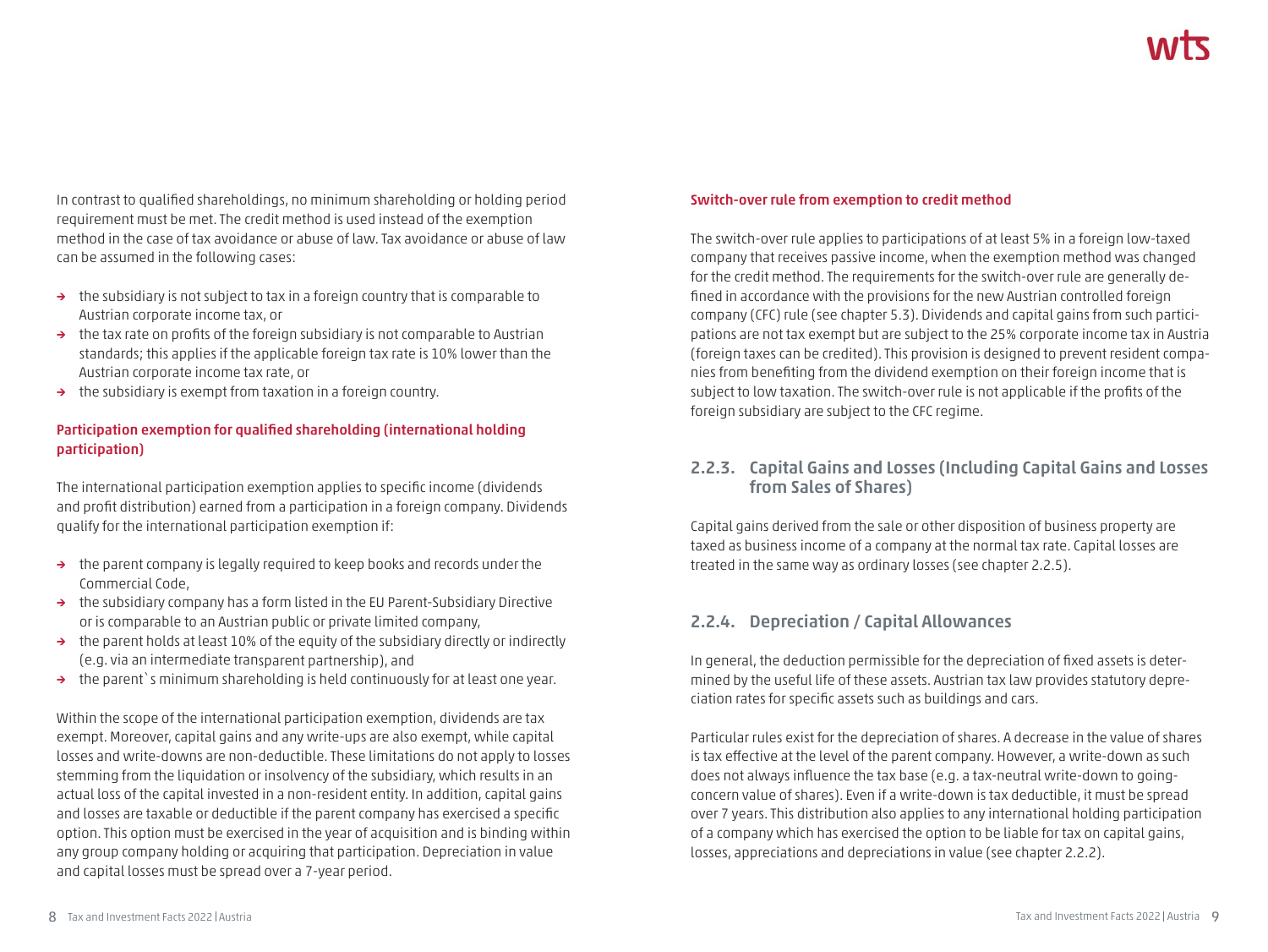## **2.2.5. Loss Carry Over (Including Potential Loss of Tax Loss Carry Forward in Case of Restructuring)**

Losses may be carried forward indefinitely. However, for GmbH and AG only 75% of the total amount of income of the taxable year is tax deductible. The remaining losses can be carried forward to subsequent years.

This holds equally true for capital losses. A loss carried forward is considered a personal right and therefore in principle is only available to the taxpayer who generated the loss. However, it is possible for a loss carried forward to be transferred to another company under the provisions of the Austrian Reorganisation Tax Act (e.g. merger of 2 companies) if certain criteria are met.

#### **2.2.6. Group Taxation**

In general, corporations are taxed separately and independently from other entities. However, they can form a tax group if they are economically dependent or linked to one another. If an Austrian corporation or permanent establishment of an EU corporation registered in Austria (group parent) holds a participation (directly or indirectly through another group member or a partnership) of more than 50% of the capital and voting rights in a domestic or foreign (first-level) subsidiary (group member), a tax group may be established. The effect of a tax group is that all profits and losses of domestic members (subsidiaries) are allocated to the group parent for tax purposes. Therefore, losses of one group member can be compensated with profits of other group members. For non-resident group members, only losses in proportion to the amount of the direct participation in the foreign entity are attributed to the taxable income of the whole group. Foreign loss must be calculated under (Austrian) national fiscal principles and is capped at the amount under foreign rules. If losses can be compensated with profits of the respective non-resident group member, or if the foreign company leaves the group, foreign losses must be re-assessed and taxed in Austria in the same year or in subsequent years.

To establish a tax group, an application must be submitted to the group parent's competent tax authority (subject to certain deadlines and other requirements). The tax authorities approve the tax group by official notice. A tax group has to exist for 3 twelve-month periods, otherwise the income of each group entity will be taxed retroactively on a stand-alone-basis.

To avoid the advantage of losses being utilised twice, the write-down of participations to going-concern value of group members is not tax deductible.

In conclusion, forming a group is particularly useful when at least one of the consolidated companies incurs a loss in a given period.

## **2.2.7. Incentives**

Invention and research expenditures are generally deductible for tax purposes. Additionally, Austrian tax law grants a 14% research bonus for defined research and development expenditures ("Forschungsprämie").

## **2.3. Non-Resident Companies**

Non-resident companies are companies that have neither their registered office nor their management board in Austria.

## **2.3.1. Concept of Permanent Establishment / Doing Business**

A non-resident company with a permanent establishment in Austria is taxed by assessing the income attributable to the permanent establishment. A building site or a construction and installation project become a permanent establishment after they have been located in Austria for 6 months.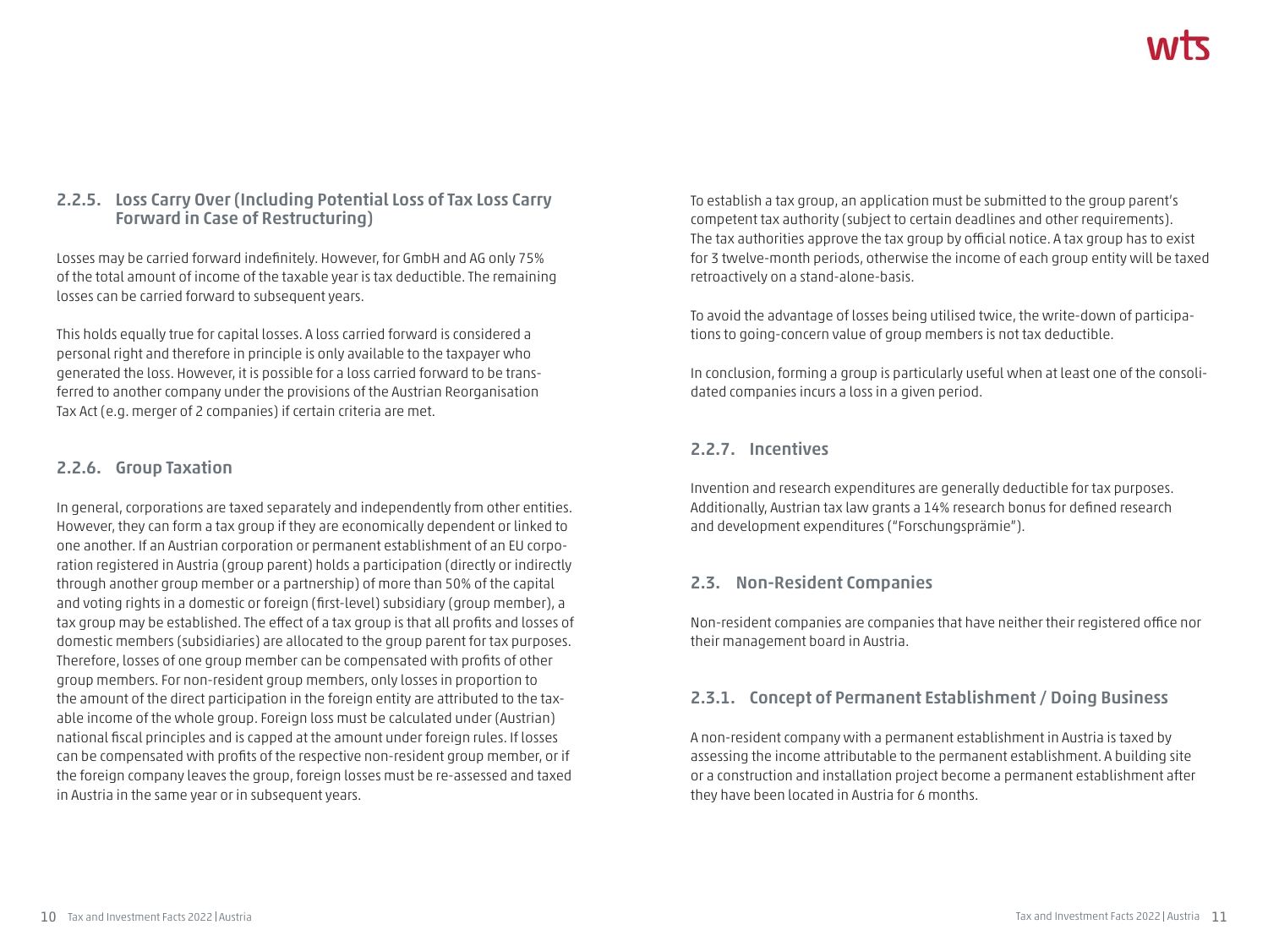The concept of taxing dividends under point 2.2.2 shall be applied equally to Austrian permanent establishments of corporations resident in another EU Member State and falling under the scope of the EU Parent-Subsidiary Directive. This means that domestic-source dividends, foreign-source dividends from a qualified shareholding, as well as portfolio dividends from EU resident companies or companies resident outside the EU shall be exempt from tax if the shareholding can be attributed to the domestic permanent establishment.

#### **2.3.2. Withholding Taxes**

A final withholding tax is imposed on dividends and other corporate distributions paid to non-resident companies. The rate is 27.5% unless a reduced rate applies under a tax treaty. According to domestic law, which implements the provisions of the EU Parent-Subsidiary Directive (2011/96/EU) in Austria, dividend distributions of resident subsidiaries to non-resident EU parent companies are exempt from any withholding tax under the following conditions:

- **→** the parent company fulfils the prerequisites of Article 2 of the directive,
- **→** the parent company directly or indirectly owns at least 10% of the capital in the subsidiary, and
- **→** the shareholding has been held continuously for at least one year.

Tax at source must be withheld in the case of tax avoidance, abuse of law and constructive dividends. Tax avoidance or abuse of law does not apply if the receiving company has submitted a written form to the paying company stating that it earns its income from active business, that it employs its own personnel and that it maintains its own business facilities. Tax at source must also be withheld provisionally if the dividends are distributed within a holding period of one year. A refund may be granted as soon as the holding period has expired.

Interest is generally only taxable at a non-resident company if it can be attributed to a permanent establishment in Austria. However, interest from loans secured by immovable property in Austria is always taxable. Nevertheless, tax treaties usually restrict Austrian taxation rights if the treaty contains an OECD-Model type of provision on interest or if domestic provisions apply which implement the EU Interest and Royalties Directive (see below).

Royalties paid to a non-resident recipient are normally subject to a 20% withholding tax unless a reduced rate applies according to a specific tax treaty. According to the provisions that implement the EU Interest and Royalties Directive (2003/49/EG) in Austria, royalties paid by resident subsidiaries to a non-resident EU parent company or permanent establishment are exempt from withholding tax under the following conditions:

- **→** the recipient qualifies as the beneficial owner of such payments,
- **→** the parent company has one of the forms listed in the directive,
- **→** the parent company is subject to regular income tax in its residence country,
- **→** the parent company directly owns at least 25% of the capital in the subsidiary, and
- **→** the capital holding has been held continuously for at least one year.

Tax at source must be withheld in the case of tax avoidance, abuse of law and royalties exceeding the arm's length amount; in this case the payments are characterised as hidden capital distributions and constructive dividends.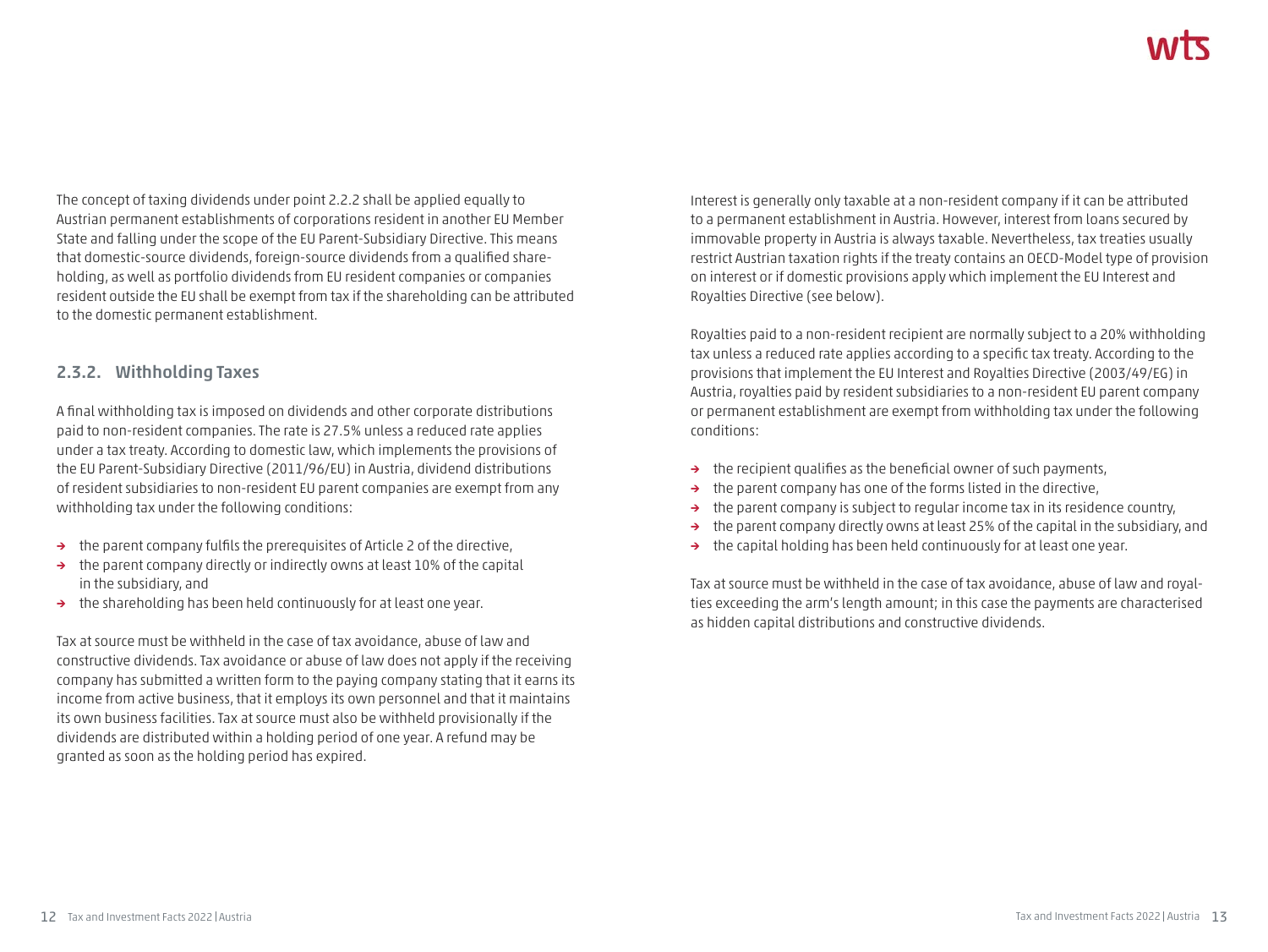## **2.3.3. Capital Gains**

Capital gains of non-resident companies resulting from the alienation of a participation in an Austrian corporation are taxable in Austria at the 25% corporate income tax rate. Tax treaties usually prohibit Austria from levying tax if they contain an OECD-Model type capital gain provision.

If the capital gain was realised at the level of an Austrian permanent establishment of the non-resident seller, the gain is treated as business income of the permanent establishment and is subject to 25% corporate tax.

#### **2.4. Tax Compliance**

At the end of the fiscal year, a company must file tax returns and submit them to the tax authorities electronically by 30 June of the following year. However, certified tax advisers are able to extend the deadline to 31 March of the following year.

A company must make quarterly pre-payments, based on the taxable income of the previous year. These pre-payments are credited towards the final tax burden of the fiscal year. Resident companies may be subject to a minimum corporate income tax (see also point 2.1).

After a pilot project over the last few years, the new horizontal monitoring program began in January 2019 as an alternative to conventional tax audit procedures. This program represents a shift in the prevailing command-and-control paradigm towards enhanced cooperation between taxpayers and tax authorities. The new legislation generally focuses on larger corporations. The most important requirements a taxpayer has to fulfil to apply for horizontal monitoring are:

- **→** qualification as an entrepreneur
- **→** revenue exceeding EUR 40,000,000 in the 2 years prior to application
- **→** implemented and effective tax control system
- **→** nexus to Austria (seat, place of effective management, domicile, permanent establishment in Austria)
- **→** no fiscal penalty during last 5 years

An effective tax control system constitutes the most crucial and time-consuming part of horizontal monitoring. Its implementation and effectiveness must be assessed officially by a tax adviser or auditor.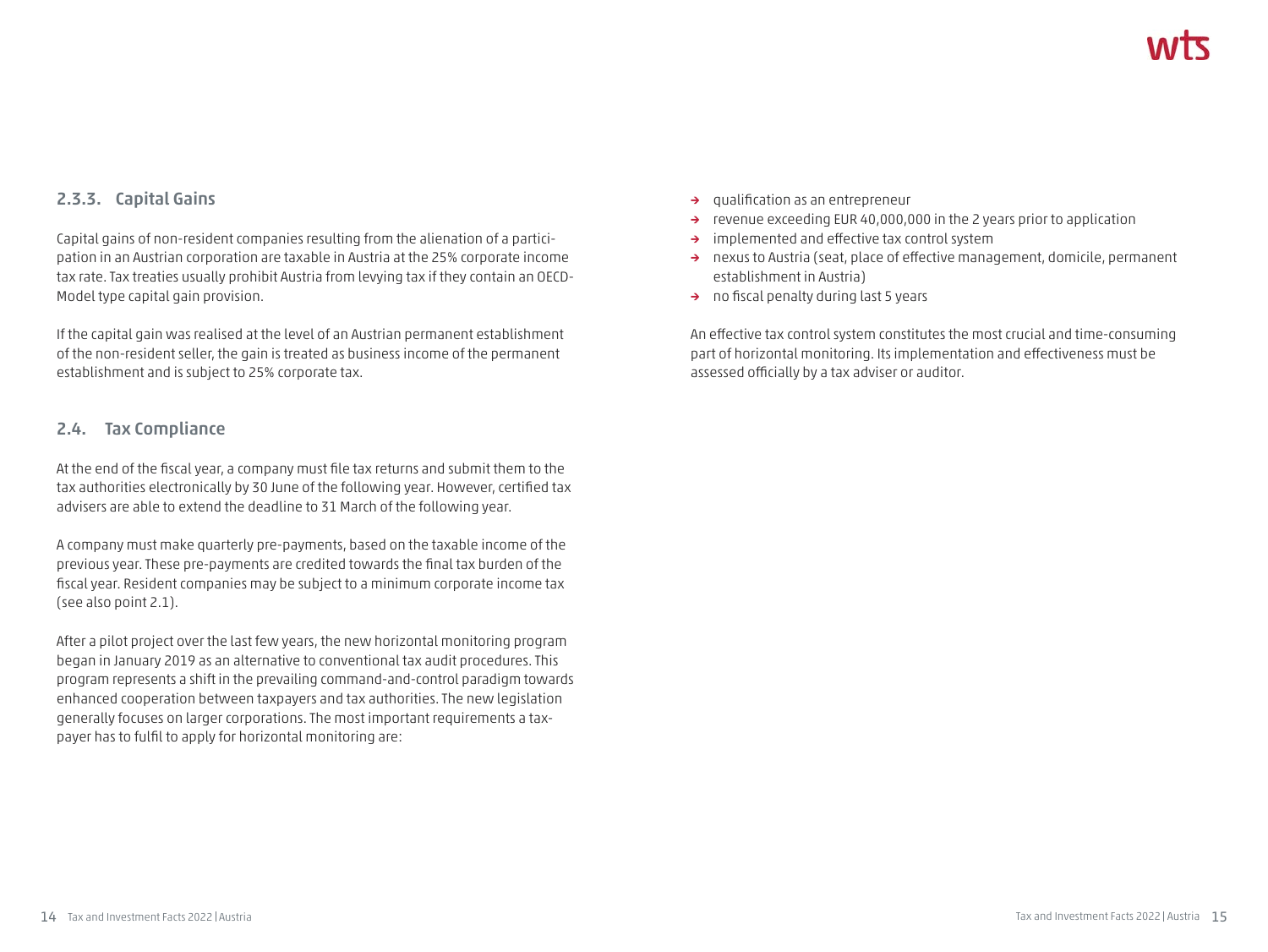# **3. Double Taxation Agreements**

Austria has double taxation agreements with more than 90 countries worldwide. The double taxation agreements provide for bilateral relief. In general, the double taxation agreements comply with the OECD Model Tax Convention.

| Albania        | France        | Mexico                |
|----------------|---------------|-----------------------|
| Algeria        | Georgia       | Moldova               |
| Argentina      | Germany       | Mongolia              |
| Armenia        | Greece        | Montenegro            |
| Australia      | Hong Kong     | Morocco               |
| Azerbaijan     | Hungary       | Nepal                 |
| <b>Bahrein</b> | Iceland       | Netherlands           |
| Barbados       | India         | New Zealand           |
| <b>Belarus</b> | Indonesia     | Norway                |
| Belgium        | Iran          | Pakistan              |
| <b>Belize</b>  | Ireland       | Philippines           |
| Bosnia and     | Israel        | Poland                |
| Herzegovina    | Italy         | Portugal              |
| <b>Brazil</b>  | Japan         | <b>Oatar</b>          |
| Bulgaria       | Kazakhstan    | Romania               |
| Canada         | Korea         | Russia                |
| Chile          | Kosovo        | San Marino            |
| China          | Kuwait        | Saudi Arabia          |
| Croatia        | Kyrgyzstan    | Serbia                |
| Cuba           | Latvia        | Singapore             |
| Cyprus         | Liechtenstein | Slovakia <sup>2</sup> |
| Czech Republic | Lithuania     | Slovenia              |
| Denmark        | Luxembourg    | South Africa          |
| Egypt          | Macedonia     | Spain                 |
| Estonia        | Malaysia      | Sweden                |
| Finland        | Malta         | Switzerland           |

| Taiwan                  | Turkmenistan <sup>3</sup> | <b>LISA</b>       |
|-------------------------|---------------------------|-------------------|
| Tajikistan <sup>3</sup> | Ukraine                   | <b>Uzbekistan</b> |
| Thailand                | United Arab Emirates      | Venezuela         |
| Tunisia                 | United Kingdom            | Vietnam           |
| Turkey                  |                           |                   |

The Austrian Federal Ministry of Finance provides an express reply service (German acronym: EAS) for legal questions in relation to international tax law. In general, the Austrian Federal Ministry of Finance replies within several weeks. Austrian tax authorities are not bound by the advice given by the Austrian Federal Ministry of Finance via the express reply service.

<sup>2</sup> The double taxation convention (DTC) with the CSSR remains applicable in relation to Slovakia.

<sup>&</sup>lt;sup>3</sup> DTC with the USSR remains applicable in relation to Tajikistan and Turkmenistan until a separate DTC is concluded.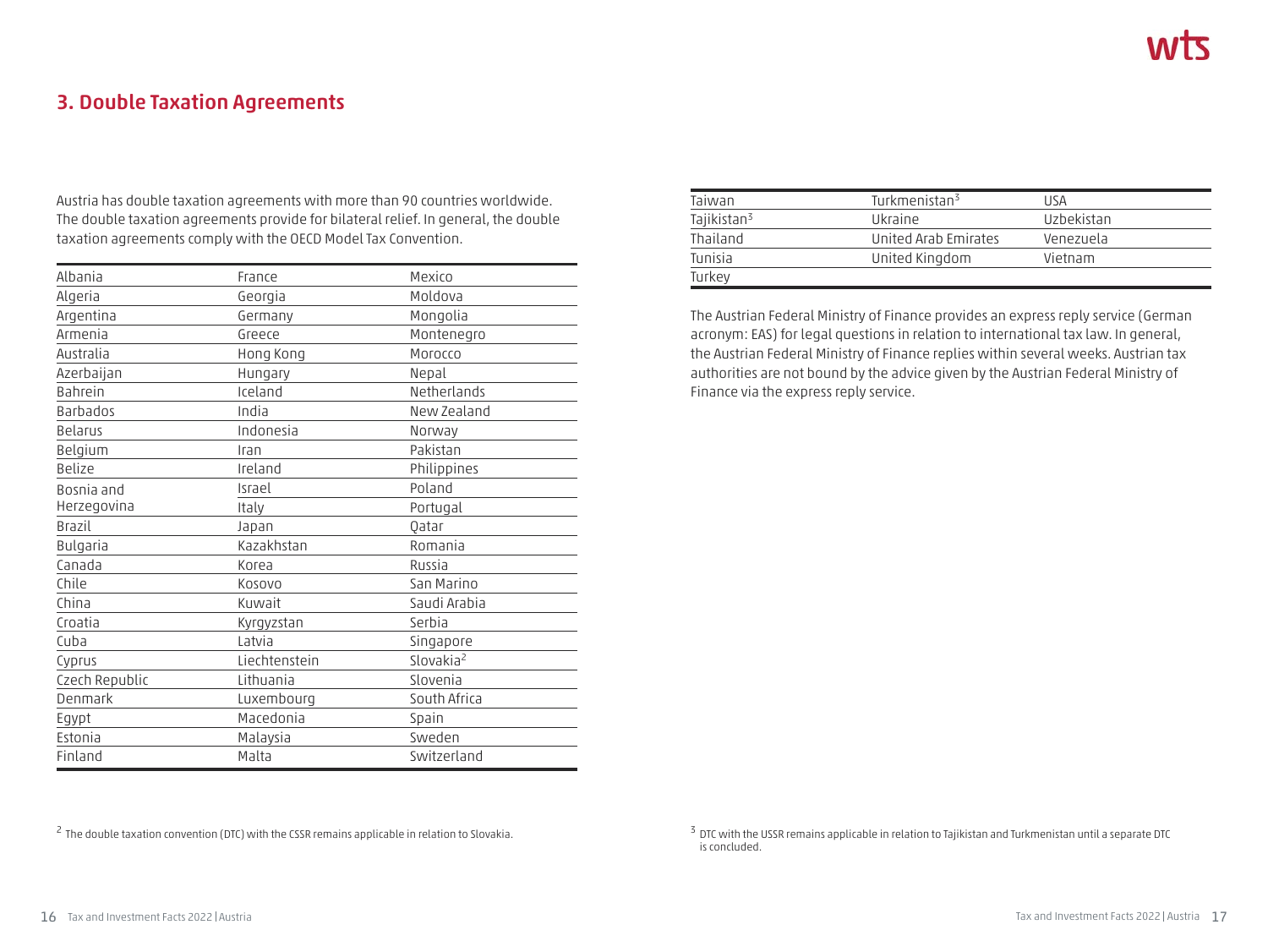# **4. Transfer Pricing**

In practice the OECD Transfer Pricing Guidelines 2017 (OECD TPG 2017) form the basis for transfer pricing issues in Austria. In 2010 the Austrian tax authorities published the Transfer Pricing Guidelines 2010 based on the OECD TPG 2010 for the first time. On 7 October 2021 the Austrian Federal Ministry of Finance (BMF) published the new Austrian Transfer Pricing Guidelines (Austrian TPG 2021). The changes are mainly due to international developments in course of the OECD's Base Erosion and Profit Shifting (BEPS) project and the subsequent OECD update of the TPG 2017. The Austrian TPG 2021 should help interpret the arm's length principle, which is laid down in Article 9 of the OECD Model Tax Convention and in Section 6 (6) (a) of the Austrian Income Tax Act.

The Austrian TPG 2021 are not legally binding, but refer to details for carrying out an analysis of functions and risks within a group of companies. All transfer pricing issues have to be handled on an arm's length basis.

Furthermore, the Transfer Pricing Documentation Law (VPDG) was implemented in the course of the BEPS project (setting out a plan against base erosion and profit shifting in tax law). The OECD introduced extensive changes to existing transfer pricing documentation processes (i.e. the master file and local file concept) and created an additional documentation element with the Country-by-Country (CbC) report. So transfer pricing documentation is a standardised process for the majority of Austrian companies that are members of multinational groups. Therefore, preparing a master file and a local file are mandatory.

The details on the content of these files are laid down by decree, and correspond largely to those proposed in the OECD reports. The threshold for filing a CbC report has been set at EUR 750,000,000 of consolidated group revenue. If the threshold was not exceeded in the preceding fiscal year, the multinational group of companies does not have to prepare CbC documentation in Austria either.

In terms of the standardised requirements for documentation (i.e. preparation and submission of master file and local file), a member of an international group of companies resident in Austria that generated revenues in the 2 preceding fiscal years below EUR 50,000,000 is exempt from these specific documentation requirements according to Section 3 (2) VPDG. However, there is a subsidiary documentation obligation for companies that do not exceed this revenue threshold, which is comparable to that for large companies. The entire documentation can be either in German or English. Although the transfer pricing documentation reports do not have to be filed together with the tax return, the master file and the local file need to be submitted at the request of the tax authorities, after filing the corporate income tax return, within 30 days.

It should be mentioned that a tax opinion (advance ruling) issued by the responsible tax authority (binding statement) can be obtained on request regarding intragroup transfer pricing matters (Section 118 Federal Tax Code – BAO). The costs can range between EUR 1,500 and 20,000 depending on the turnover of the requesting taxpayer.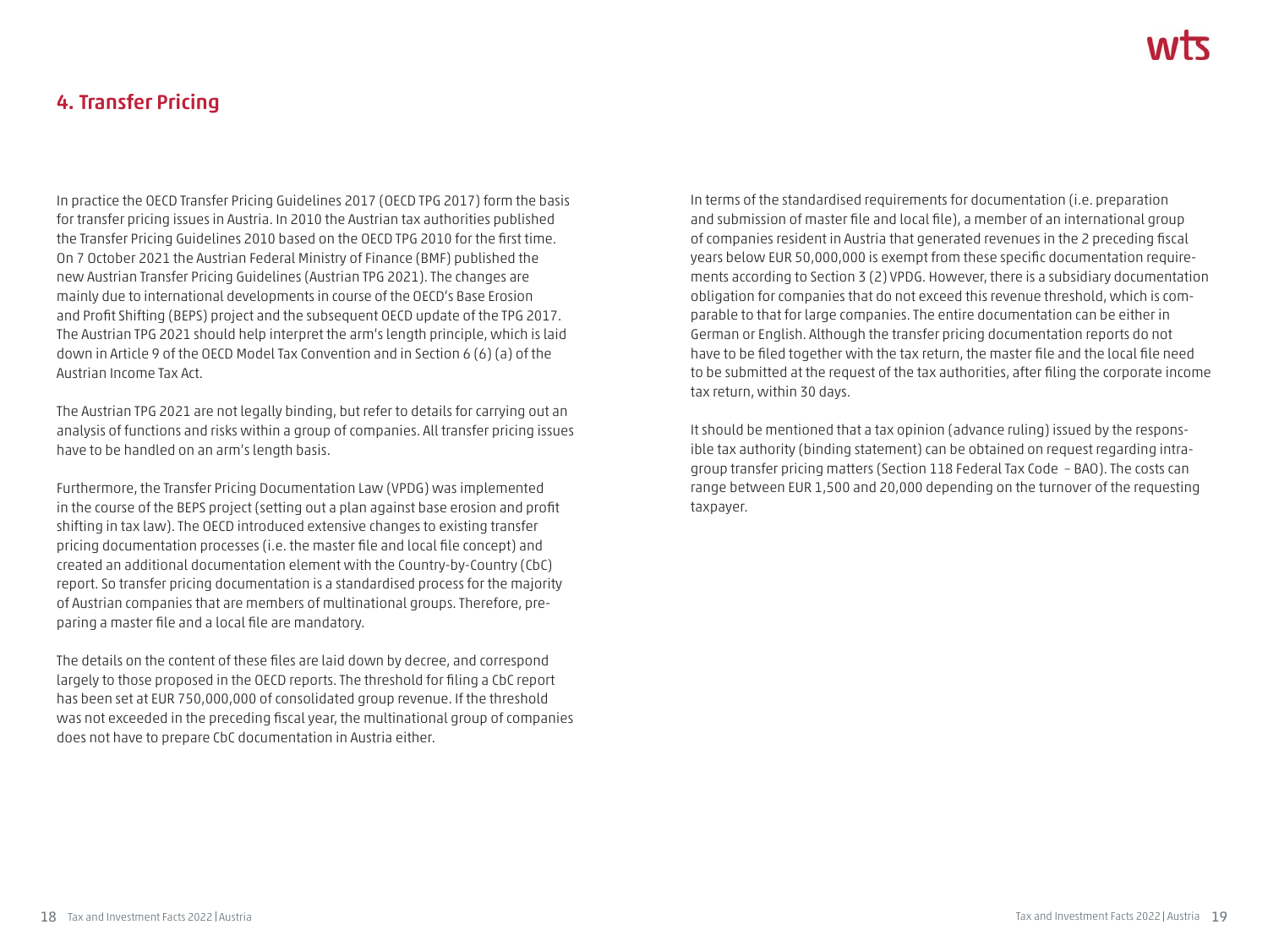# **5. Anti-Avoidance Measures**

#### **5.1. General Anti-Avoidance Rule**

The general anti-avoidance rule in Austria relies on the substance-over-form principle. The general anti-abuse rule in connection with the concept of beneficial ownership is applied by Austrian tax courts and Austrian fiscal authorities when deciding on the lawfulness of actions taken by the taxpayer.

#### **5.2. Thin Capitalisation Rules**

There are no specific rules on thin capitalisation in Austria. The Austrian Administrative Court has established various principles to determine under which conditions debt financing is not to be recognised for tax purposes. Therefore, the tax jurisdiction limits loan financing through hidden equity.

## **5.3. Controlled Foreign Company Provisions**

The new CFC rule is applicable for financial years beginning after 31 December 2018 and widely follows the wording of the ATAD. Under the new CFC rule, non-distributed passive income of a low-taxed controlled foreign company is reallocated to the tax base of the controlling Austrian corporation and taxed at the Austrian tax rate of 25%. Foreign taxes paid can be credited against the Austrian tax. The CFC rule is applicable if the following prerequisites are fulfilled:

- **→** the controlling corporation holds a direct or indirect participation of more than 50% of the voting rights or owns directly or indirectly more than 50% of the capital or is entitled to receive more than 50% of the profits of the controlled foreign company
- **→** the controlled foreign company does not carry out any substantial economic activities
- **→** the passive income (interest income, royalty income, dividend income, finance lease income, etc.) of the controlled foreign company exceeds <sup>1</sup>/3 of its total income
- **→** the effective tax burden regarding the passive income of the controlled foreign corporation does not exceed 12.5%

# **5.4. Others (e.g. Subject-to-Tax Clauses)**

An interest barrier rule ("Zinsschranke") is foreseen under the Anti-BEPS EU Directive. Austria opposed this interest barrier for a long time, but finally, the interest barrier was implemented in the new Section 12a CIT by 1 January 2021. It is applicable for all financial years beginning after 31 December 2020. The aim of the new interest barrier is to avoid shifting profits in the form of excessive interest payments within groups of companies by restricting the deductibility of operationally induced interest expenses to a certain percentage of the operating result. More precisely, the new Section 12a CIT contains the adjustment that a surplus cost of debt may only be deducted up to 30% of the tax EBITDA. This concerns all debt financing, even for foreigners to the group, regardless of whether the payments are made nationally or internationally. Austria implemented an allowance of EUR 3,000,000, and small and medium-sized businesses are excluded. A corporate group can claim the allowance once for the whole group of companies.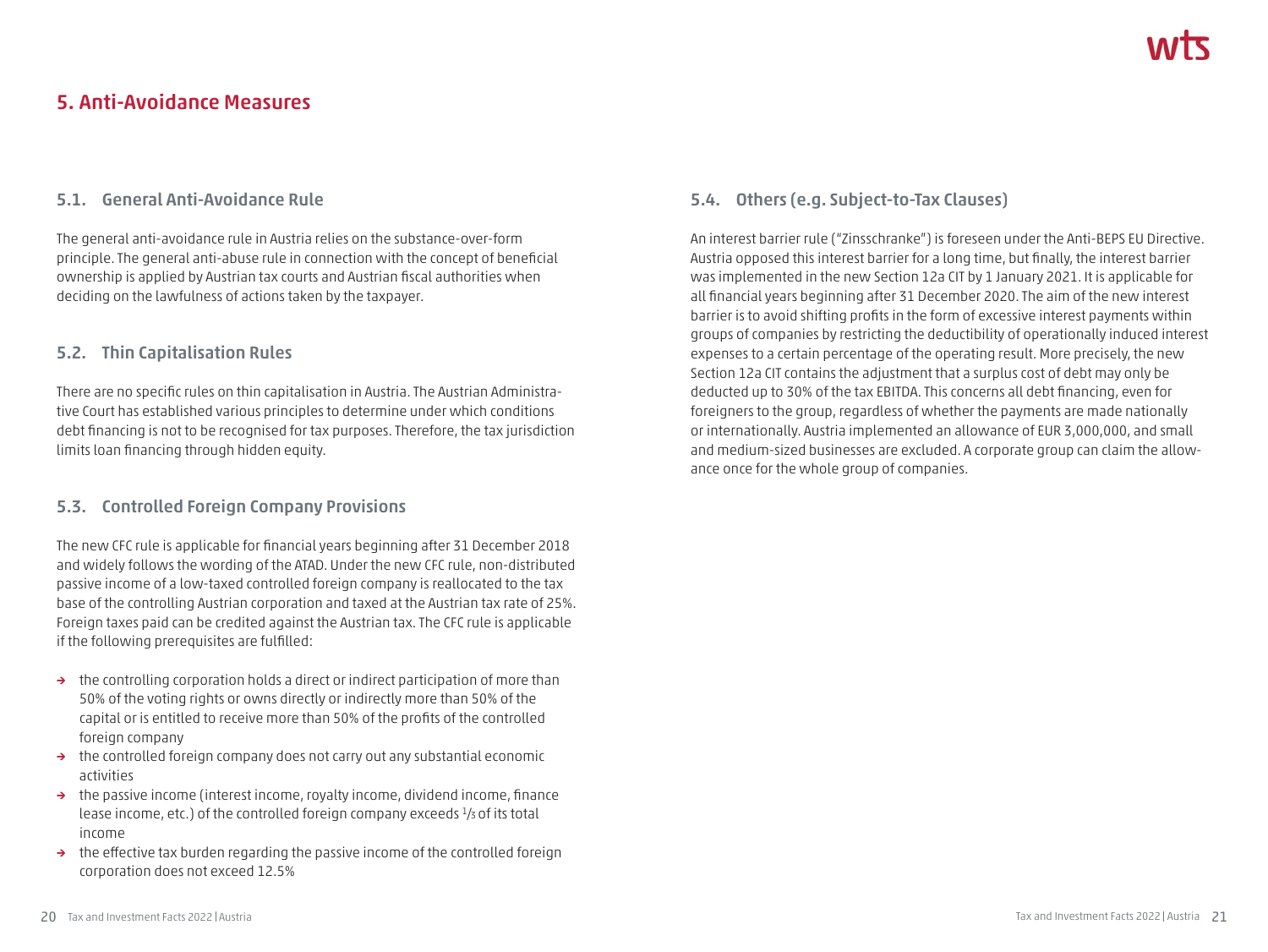# **6. Taxation of Individuals / Social Security Contributions**

Individuals resident in Austria are generally subject to income tax in Austria for their worldwide income. According to the Austrian Income Tax Act, each individual is taxable on his/her income. Joint taxation of married couples or households for instance is not possible. For certain types of income (e.g. dividends, distributions from private foundations) reduced tax rates apply.

#### **6.1. Residency Rules**

Under Austrian tax law, residence applies if an individual possess a home that is not used on a merely temporary basis. A home is considered to be possessed by an individual if the individual has the right to use it or if it is actually used for residential purposes. Generally, Austrian residence applies if an individual intends to maintain a home for more than 6 months.

For EU and EEA citizens receiving the main part of their income from Austrian sources, without being resident in Austria nor having their habitual adobe in Austria, they may opt to be treated as being subject to unlimited taxation in Austria.

The habitual adobe is located where the individual is present and the individual plans to stay at this place not just on a temporary basis. In any case, the physical presence of an individual in Austria for more than 6 months is deemed to establish the individual's habitual adobe at the beginning of the 6-month period. For individuals having their centre of vital interests outside of Austria (for more than 5 years) special taxation rules apply.

The Ministry of Finance may grant special tax relief to individuals if their move to Austria lies within the public interest (e.g. to promote science, research, arts or sports).

Individuals who neither have their residence nor their habitual adobe in Austria are subject to limited taxation in Austria. This means that these individuals are only subject to Austrian taxation on their income from Austrian sources.

#### **6.2. Income Liable to Tax**

The Austrian Income Tax Act defines 7 categories of income subject to taxation:

- **→** income from agriculture and forestry
- **→** income from independent personal services
- **→** income from commercial activities
- **→** income from employment
- **→** income from capital investment
- **→** income from rental, leasing and royalties
- **→** other specific income

Income which does not belong to one of these categories is not subject to income tax (e.g. lottery winnings). The first 3 categories are so-called business income and the remaining 4 categories are classified as non-business income. The applicability of the first 3 categories of income is based on the existence of a business. The distinction between business income (from profits) and non-business income (surplus income) is particularly relevant for tax calculations; likewise, there are different regulations for the deduction of losses.

There are special tax rates for capital income including crypto currencies (25% or 27.5%) and income from real estate alienation (30%). The special tax rates are applied irrespective of whether the capital assets or real estate are part of a business' assets (with certain exceptions). However, the special tax rates do not apply for realised capital gains if the core area of business constitutes the accrual of such income.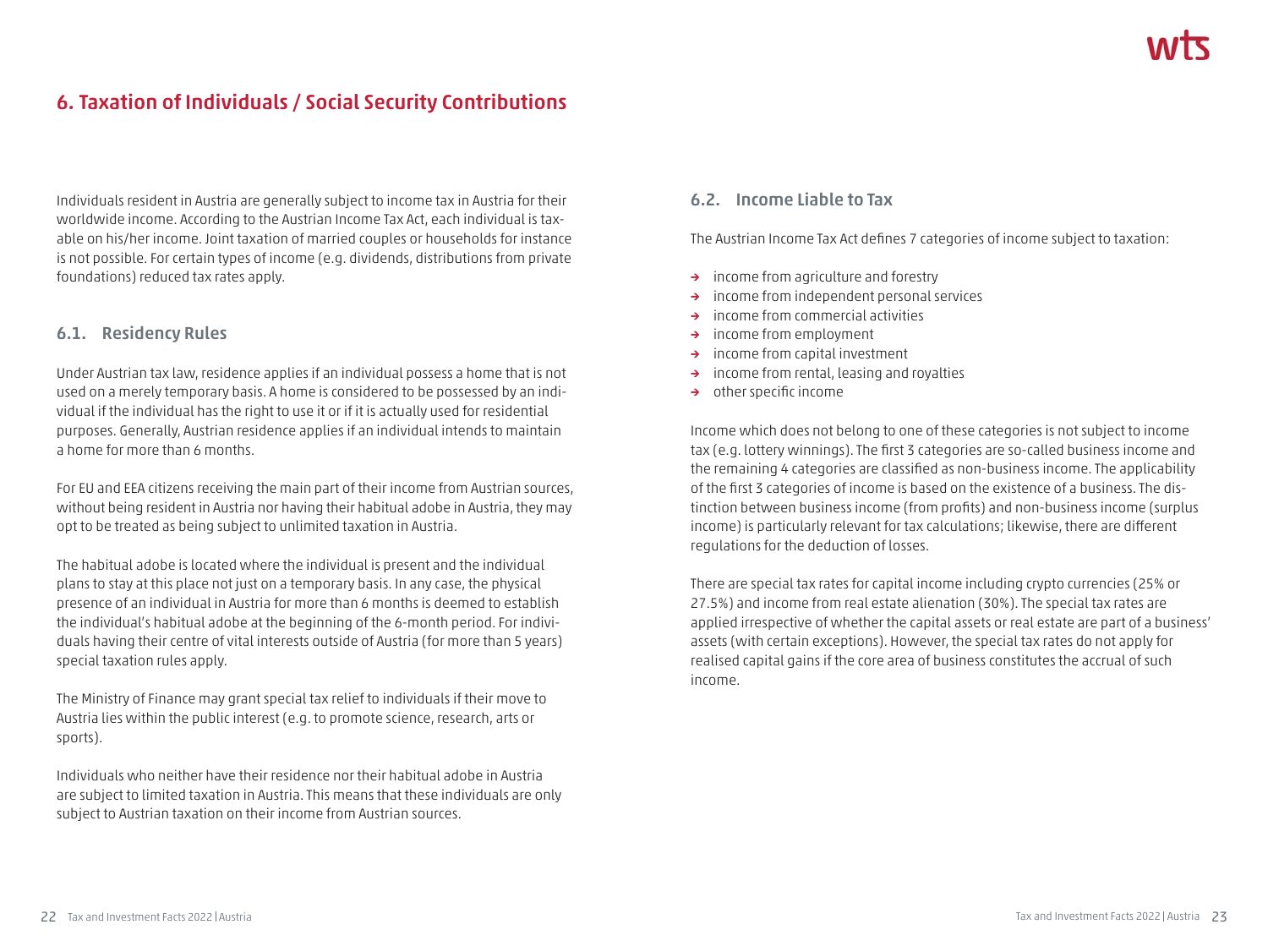## **6.3. Allowable Deductions**

Allowable deductions may be classified in the following 4 categories of expenses. Expenses directly related to income subject to final withholding tax and expenses related to non-taxable income are non-deductible. Moreover, association and bribe fines are not deductible. In certain cases, the taxable individual has the option to calculate expenses at an average rate applied to the derived turnover.

#### **Expenses**

- **→ Expenses related to a business** Expenses related to the conduct of business are generally deductible.
- **→ Non-business income related expenses**

Expenses related to the establishment or maintenance of taxable income are tax deductible provided that these expenses are not derived from the private sphere of the taxable individual.

**→ Special expenses**

Austrian tax law defines special expenses, which are not related to the generation of income but are deductible when calculating the income tax base. These are:

- **»** annuities
- **»** voluntary continued pension insurance and subsequent purchase of insurance periods
- **»** contributions to qualified religious communities and churches (max. EUR 400 per year; automatic data exchange between the tax authorities and the receiving organisations)
- **»** donations limited to 10% of the total income (after loss set-offs) of the current year (automatic data exchange between the tax authorities and the receiving organisations)
- **»** expenses for private tax advice
- **»** losses to be carried forward to 100%

#### **→ Exceptional burdens**

Exceptional burdens are defined as inevitable extraordinary expenses which are neither income related nor classified as special expenses, and which considerably affect the economic performance of the taxable individual (e.g. medical expenses). A deduction is only possible if they exceed a certain percentage of taxable income before calculating the deduction. Depending on the taxable income, the percentage ranges from 6% to 12%.

| Income               | %   |  |
|----------------------|-----|--|
| up to EUR 7,300      |     |  |
| more than EUR 7,300  |     |  |
| more than EUR 14,600 | ח ו |  |
| more than EUR 36,400 |     |  |

A reduction of 1% of the aforementioned percentages is possible if:

- **»** the taxable person is classified as a single-earner
- **»** the taxable person is entitled to a single-parent tax credit
- **»** for each child that entitles the taxable person to a child-alimony tax credit for more than 6 months in the respective year

#### **Tax credits**

In addition to the possibility to deduct certain expenses, a taxable person may also profit from tax credits reducing the tax amount. Such credits are for example:

**→** The Family Bonus Plus applies to every child in Austria for which the parents receive a "Familienbeihilfe" (family allowance). In general, the Family Bonus Plus is a tax deduction of EUR 1,500 (from July 2022 EUR 2,000) per child and per year up to the age of 18. After the child's 18th birthday, a reduced Family Bonus Plus totalling EUR 500 (from July 2022 EUR 650) is granted annually, provided that the family allowance is received for this child. For children in the EU/EEA region or Switzerland, the Family Bonus Plus is indexed (increased or decreased) and thus adjusted to the price level of the country of residence.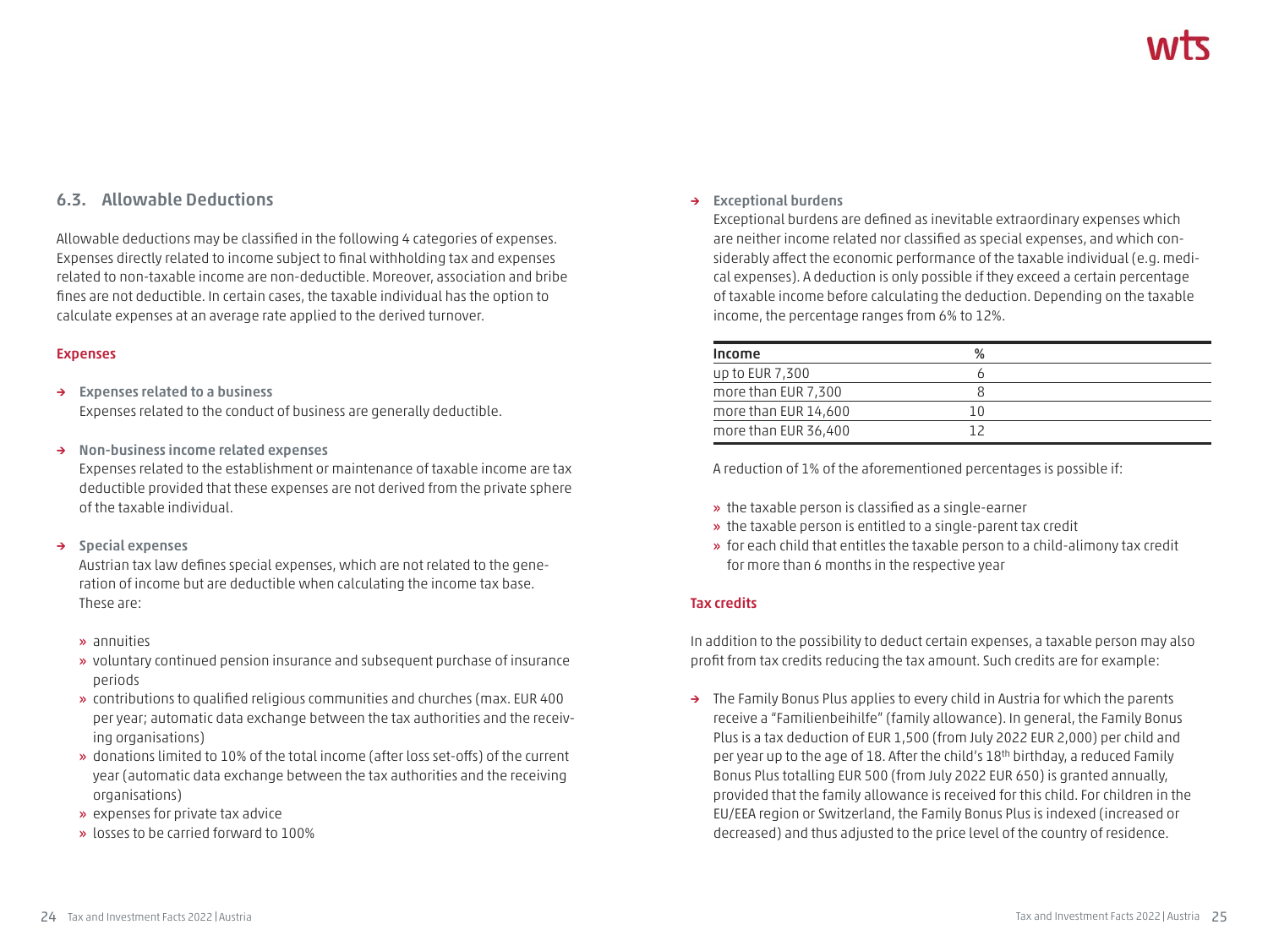The Family Bonus Plus does not apply if the father or mother earns so little that no income tax is due. One exception applies to low-earning single parents: for their children there is a EUR 450 reimbursement per year as a negative tax.

- **→** child-tax-credit of EUR 58.40 per month and a child or a child-alimony-tax-credit of EUR 29.20 to 58.40 per month and child
- **→** single-parent and sole earner tax credit between EUR 494 and EUR 669 (for up to 2 children) plus EUR 220 for the third child and each subsequent child
- **→** transportation tax credit of EUR 400 per year for employees
- **→** pensioner tax credit of no more than EUR 400 per year, between an annual income of EUR 17,000 and EUR 25,000, the credit is reduced proportionally to the income down to zero

#### **6.4. Tax Rates**

The tax rates on the income of individuals depend on the total income per year. The income tax rate is progressive and is calculated (for the fiscal year 2021) as follows:

- **→** income up to EUR 11,000 per year 0%
- **→** income between EUR 11,000 and EUR 18,000 per year 20%
- **→** income between EUR 18,000 and EUR 31,000 per year 35%
- **→** income between EUR 31,000 and EUR 60,000 per year 42%
- **→** income between EUR 60,000 and EUR 90,000 per year 48%
- **→** income between EUR 90,000 and EUR 1,000,000per year 50%
- **→** income over EUR 1,000,000 per year 55%

For wage and income tax, the 2<sup>nd</sup> tax rate bracket will be reduced from 35% to 30% from 1 July 2022 and the 3rd tax rate bracket will be reduced from 42% to 40% from 1 July 2023. In 2022 and 2023, to facilitate the payroll process, the change in the tax rate during the year will be implemented by using a mixed tax rate for the entire year, meaning that for income components between EUR 18,000 and EUR 31,000, for example, the tax rate will be reduced from its current 35% to 32.5% in 2022; as of 1 January 2023, the reduction to 30% will take full effect.

## **6.5. Wage Tax**

Income from the employment of non-residents and residents is subject to wage (withholding) tax. Wage tax is part of Austrian income tax. Wage tax does, however, have a series of special provisions, especially those regarding other income, perks and other benefits in kind. One of the main differences between income tax and wage tax is that the employer is liable to withhold and transfer the wage tax to the tax authority. Social security pensions and annuities paid out of approved pension funds are classified as income from employment and therefore subject to wage tax.

In general, the yearly gross salaries are paid out in 14 instalments. Apart from the monthly salaries, a 13th (holiday allowance) and 14th (Christmas bonus) salary is paid. These instalments are subject to a reduced tax rate of 6%.

## **6.6. Capital Yields Tax**

A capital yields tax of 25% or 27.5% falls due for certain domestic income from capital investments of residents and non-residents. Taxable individuals may opt for an assessment procedure to apply the progressive tax rate.

The tax rate of 25% is imposed on interest on savings books and current accounts.

For all other income from capital investments (including capital gains) a tax rate of 27.5% is imposed.

All crypto currencies acquired after 28 February 2021 no longer represent speculative income (tax free if there is more than one year between the acquisition and sale) but capital assets, and will be embedded in the taxation regime of capital assets (i.e. generally taxable at 27.5%).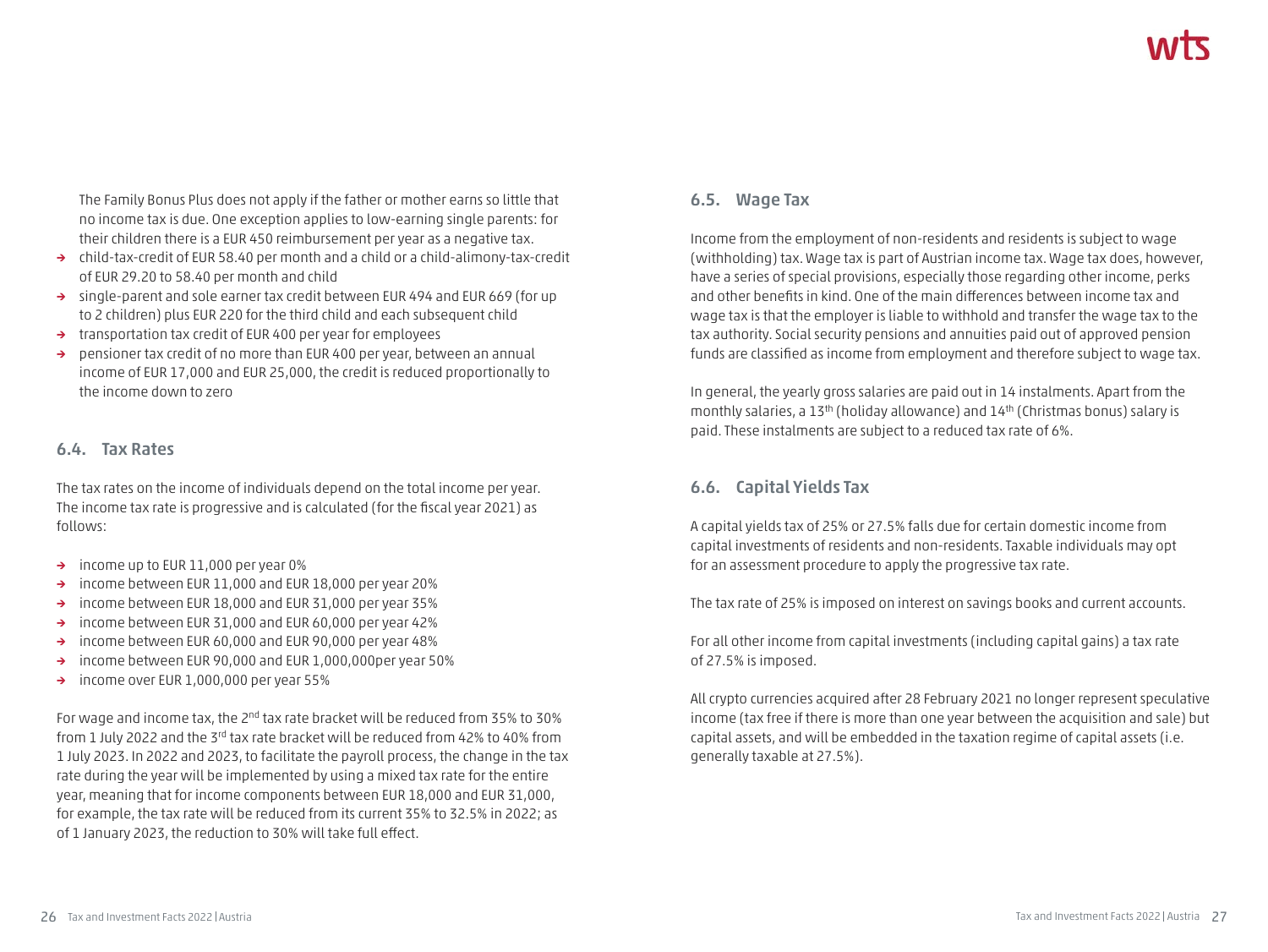## **6.7. Real Estate Gains Tax**

Income derived from the sale of real estate is subject to real estate gains tax amounting to 30% of the purchase price irrespective of any minimum holding periods. The flat tax rate applies to private and business portfolios in the same way. For real estate purchased before 1 April 2002 and sold after 31 March 2012, special rules may apply under certain circumstances, reducing the effective tax rate to 4.2% (or 18%) of the sales price.

No income tax applies in the case of a gratuitous transfer (e.g. donation, inheritance) or if the real estate has been used as a principal residence for at least 2 years from the purchase of the real estate until the sale, or for at least 5 years continuously during the last 10 years. Furthermore, tax exemption applies for self-constructed buildings not used to generate income within the last 10 years.

## **6.8. Special Withholding Tax for Non-Residents (20%)**

Individuals subject to limited tax liability are subject to a withholding tax at a flat rate of 20% (levied on a gross basis) with certain domestic income. Individuals which are resident in the EU or EEA have the option to choose that withholding tax be calculated on a net basis, to which a flat rate of 25% applies. By filing tax returns, individuals which are subject to a limited tax liability may be taxed on net income at progressive rates.

The following income falls under this special withholding tax regime:

- **→** income from independent personal services (author, lecturer, entertainer, architect, sportsman, artist or participant in an entertainment performance) provided that these activities are performed or exploited in Austria
- **→** profits from cross-border multi-tiered transparent partnerships (if the income recipient is not disclosed)
- **→** royalties and fees for the use of know-how
- **→** director's fees
- **→** income from commercial or technical consultancy performed in Austria
- **→** income from the cross-border hiring out of labour
- **→** distributions or deemed distributions of Austrian or non-Austrian real estate funds provided that the real estate is in Austria and subject to public placement (in that case the tax rate is 27.5%)

## **6.9. Tax Compliance**

Taxes are levied in principal according to the assessment procedure. Tax returns are due on 30 April of the following year. By filing tax returns electronically via "Finanz-Online" the deadline may be prolonged to 30 June of the following year. However, if the individual/company is represented by an Austrian certified tax adviser, the tax return can be submitted by 31 March of the 2nd following year at the latest (provided the company is not formally requested by the tax office to file it earlier).

Non-resident individuals subject to a limited tax liability are obliged to file an income tax return in Austria, if

- **→** so requested by the tax office
- **→** the total amount of income (on which no Austrian withholding tax is levied at source) exceeds EUR 2,000
- **→** they receive income from a silent partnership or income attributed to an Austrian permanent establishment

Accordingly, a non-resident solely receiving income subject to withholding tax is not required to file tax returns.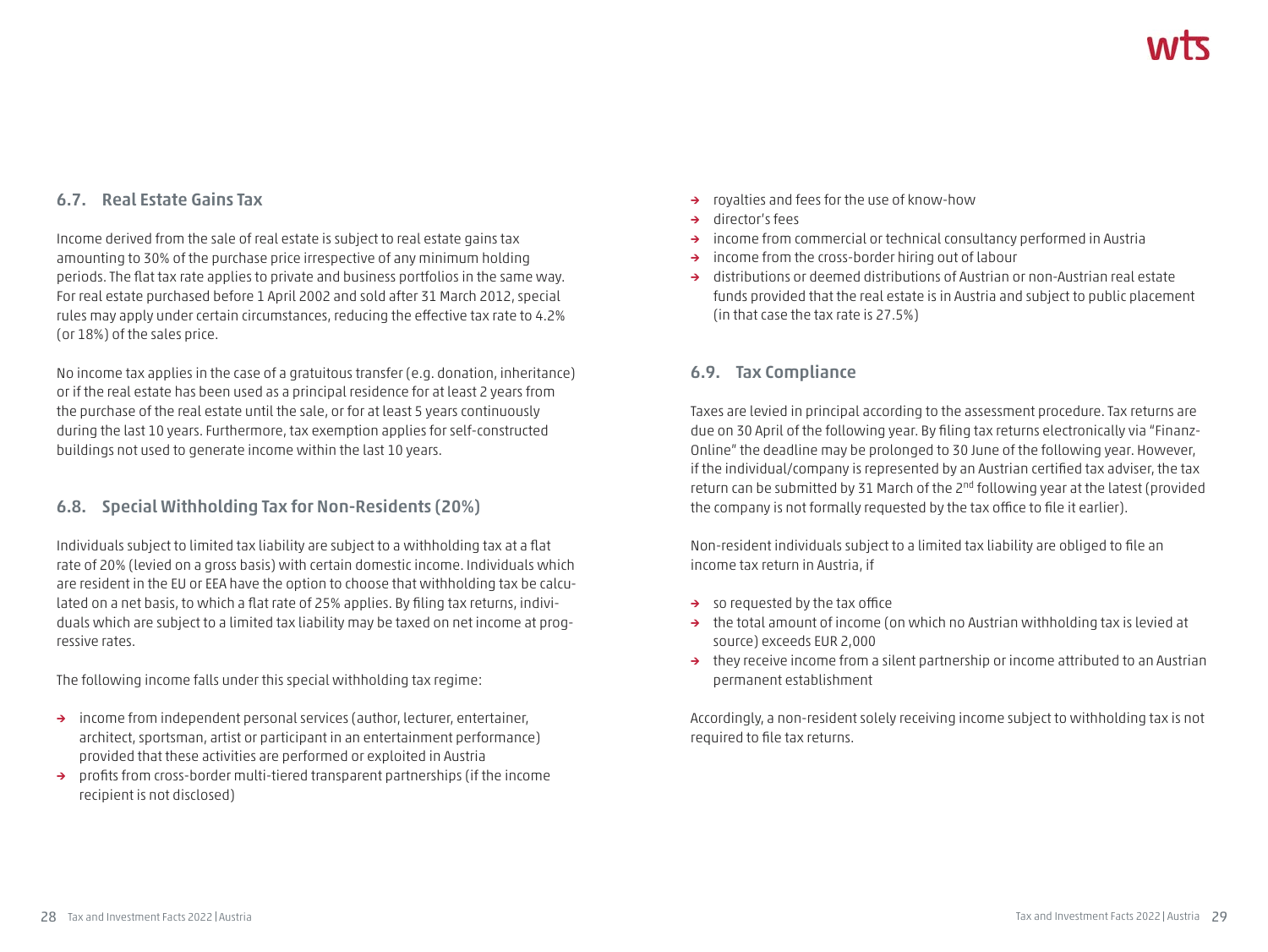# **7. Indirect Taxes**

#### **6.10. Social Security Contributions**

The Austrian social security system is a compulsory system consisting of pension, health and occupational accident insurance. Registering with social security is mandatory for employed and self-employed individuals. The employer is responsible for withholding and paying the social contributions.

The monthly contribution depends on the gross salary of an employee (with a maximum contribution basis of EUR 5,670 per month for 2022). The contribution base is adjusted annually. The contributions to social security amount to roughly 18% for the employee and roughly 21% for the employer. In addition to social security, the following contributions have to be paid as well (amounting to around 10% of the gross salary):

- **→** employee pension fund
- **→** employer contribution to the family equalisation fund
- **→** employer contribution surcharge
- **→** municipal tax

The maximum contribution base for self-employed individuals in 2022 amounts to EUR 79,380 per year (the contribution base is adjusted annually). The contributions amount to 18.5% (pension), 6.8% (health), 1.53% (self-employment pension) and a fixed amount of currently EUR 10.64 for occupational accident insurance.

#### **7.1. Value Added Tax / Goods and Services Tax**

Most goods and services supplied within Austria by VAT entrepreneurs are subject to VAT. Additionally intra-Community acquisitions and imports are taxable. VAT is levied on all stages of distribution and paid by the consumer.

The standard VAT rate is 20%. A reduced VAT rate of 10% applies for certain services and goods (food, pharmaceuticals, accommodation, books and public utility services, except electricity). The 2<sup>nd</sup> reduced VAT rate of 13% applies for plants and seeds, wood, art objects, artists and cultural services like theatre, museums and cinemas for example.

There are a few zero-rated supplies like for exports, air and sea travel, banking transactions, and small domestic businesses with yearly supplies below EUR 35,000.

Preliminary VAT returns must be filed monthly. After the end of the calendar year a VAT return must be filed. Quarterly filing of preliminary VAT returns is possible for entrepreneurs whose turnover in the preceding year did not exceed EUR 100,000.

#### **7.2. Transfer Taxes**

#### **Real estate transfer tax**

Real estate transfer tax is levied on the transfers of immovable property located in Austria (land and buildings). Not only civil right transactions are covered, but also transactions which give rise to economic ownership of real estate. Moreover, the transfer/unification of at least 95% of the shares in a company holding Austrian real estate (real estate owning company) will trigger real estate transfer tax, while the unification of 95% of the shares within a taxation group of a group member will trigger real estate tax.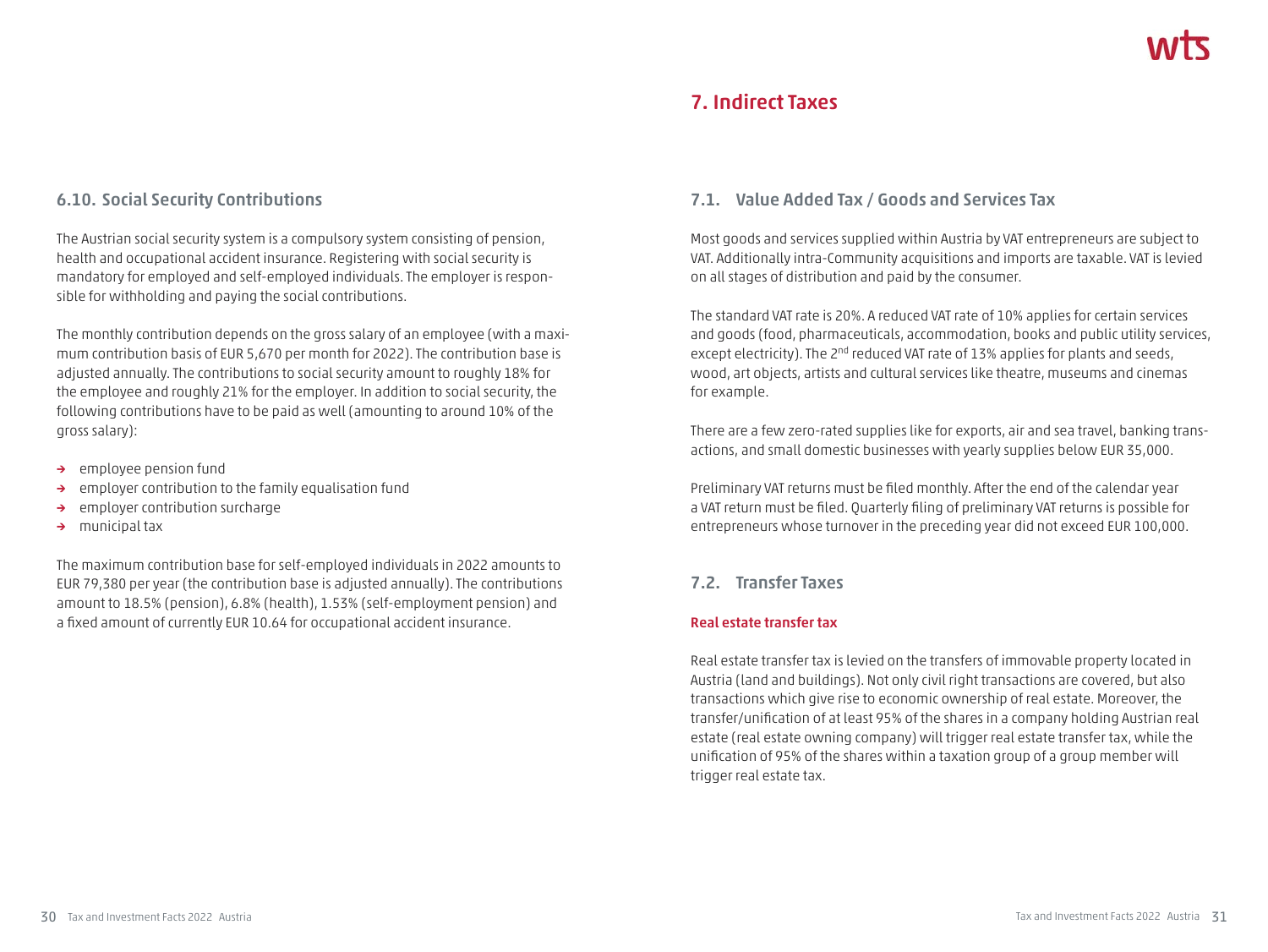The general tax rate is 3.5% of the value of the corresponding consideration (e.g. for a direct purchase, the purchase price).

For free acquisitions (e.g. inheritance or gifts) of real estate, the value of the land ("Grundstückswert"), which can be calculated in 3 different ways, is the taxation base. Furthermore, the tax rate for free acquisitions amounts

- **→** to 0.5% for the first EUR 250,000,
- **→** 2% for the next EUR 150,000 and
- **→** 3.5% of the value of the land for amounts above this.

Transfers between relatives, irrespective of whether the transfer is against payment or free of charge, are always taxed at the value of the land and at the above staggered tax rate.

For the transfer/unification of at least 95% of the shares in a holding company, the tax rate amounts to 0.5% of the value of the land and building.

#### **Registration fee**

A fee for registering ownership rights is also levied. The fee for the registration in the real estate register amounts to 1.1% of the current market value. However, there are some preferential transactions (i.e. for transfers within families).

#### **7.3. Stamp Duty**

A stamp duty at rates between 0.8% and 2% is levied on written contracts for certain transactions (e.g. commercial lease agreements, assignments of accounts receivable).

#### **7.4. Others**

Austria has a number of indirect taxes, such as:

- **→** alcohol tax
- **→** tax for sparkling wines
- **→** beer tax
- **→** tobacco tax
- **→** petroleum tax

Furthermore, there are some energy taxes in Austria (i.e. electricity tax, carbon tax, natural gas tax).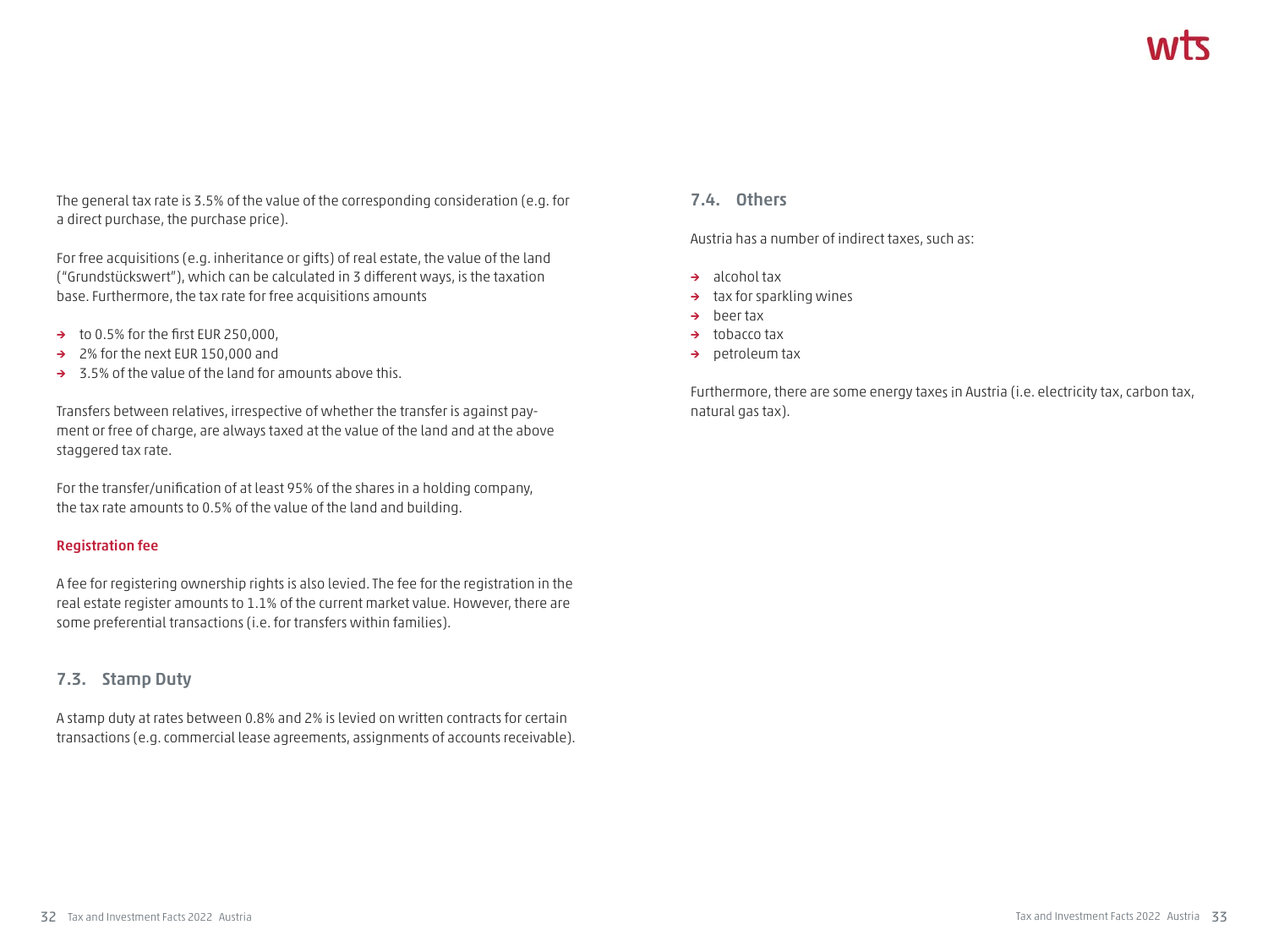# **8. Inheritance and Gift Tax**

There is no inheritance and gift tax in Austria. However, gifts (donations) are subject to obligatory notification to the tax authorities.

# **9. Wealth Tax**

There is no net wealth tax.

However, Austria has a real estate tax. A resident or non-resident is subject to real estate tax in respect of immovable property located in Austria (agricultural forest, private and business immovable property). The real estate tax is an exclusive community fee to the community. The tax is levied on the assessed, standard value of immovable property, whether developed or not. The basic federal rate is usually 0.2% and is multiplied by a municipal coefficient (up to 500%, depending on the municipality). Consequently, the effective tax rate is normally up to 1%.

# **10. Other Taxes / Reporting Obligation**

For the past year, entrepreneurs must report to the tax office the fees paid for certain services rendered to them outside of an employment relationship. In general, the report must be made electronically by the end of February of the following year. The reporting deadline for transmission on paper ends on 31 January of the following year.

Payments for such services are as a functionary, supervisory board member, foundation board member, lecturer, insurance agent, colporteur, newspaper delivery person, private business intermediary as well as services rendered within the scope of a freelance service contract and subject to compulsory insurance pursuant to Section 4 para. 4 ASVG.

Payments abroad for services from self-employed work must also be reported if they were performed in Austria. The reporting obligation also applies to payments for intermediary services provided by persons subject to unlimited tax liability or relating to Austria, and payments for commercial and technical consulting services in Austria.

The report must be submitted to the tax office responsible for levying the VAT of the party obliged to report. The deadline for electronic transmission is also the end of February of the following year. Essentially, the notification includes information on the service provider, the country to which the payment was made and the amount of the payment.

Further reporting obligations may arise on the basis of the Economic Owners Register Act and the EU Reporting Obligations Act. The register of beneficial owners was established for the purposes of preventing money laundering and terrorist financing and contains data on the beneficial owners of companies, foundations and trusts. The EU Reporting Obligations Act obliges not only so-called "intermediaries" (e.g. tax advisers, lawyers) but also companies to report certain cross-border tax arrangements. Both laws were enacted on the basis of EU directives.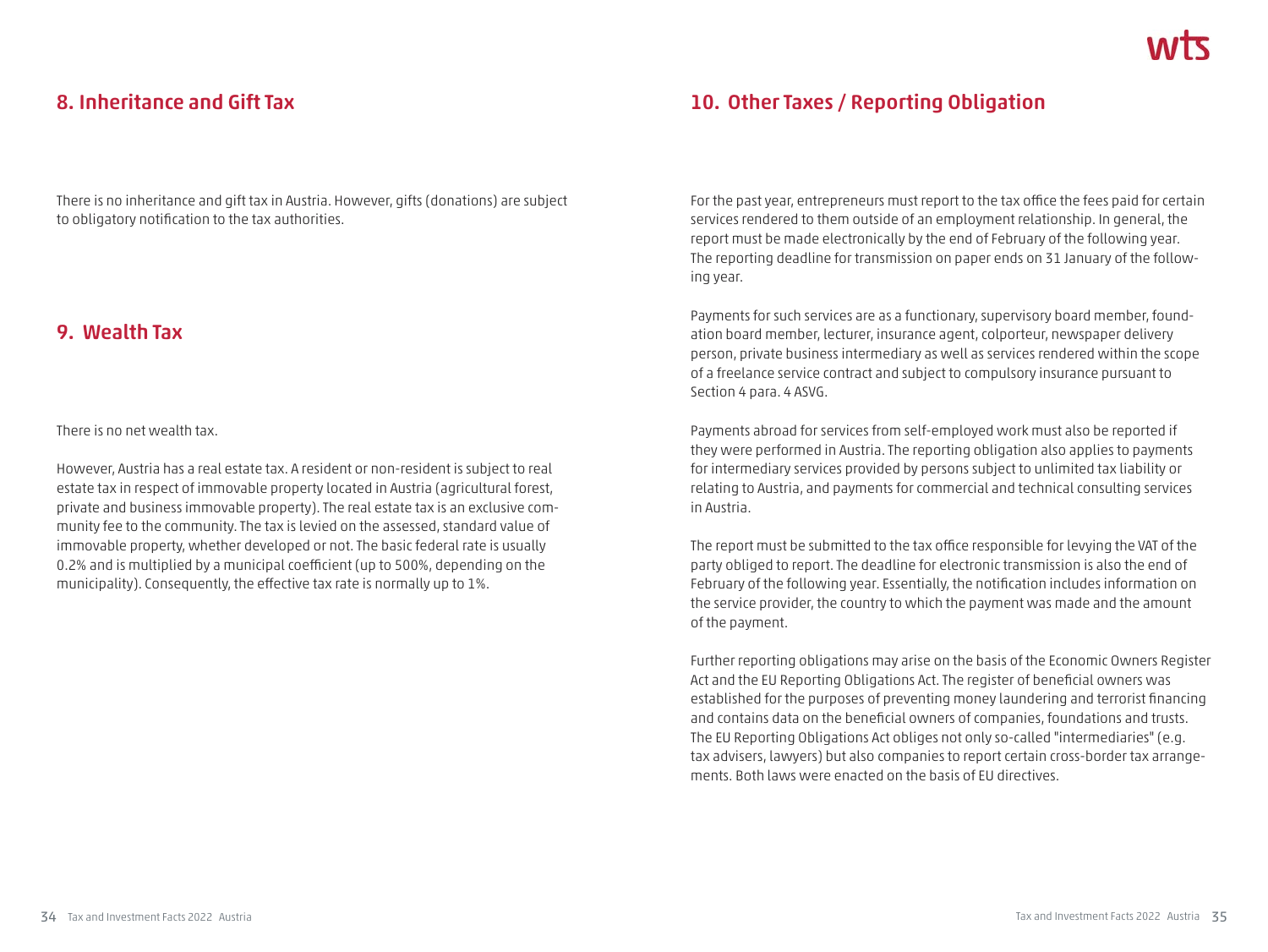#### **Disclaimer**

WTS Global P.O. Box 19201 3001 BE Rotterdam The Netherlands info@wts.de wts.com

Contact Central Eastern Europe Tamás Gyányi tamas.gyanyi@wtsklient.hu +36 1 887 3700

This issue of Tax and Investment Facts is published by WTS Global. The information is intended to provide general guidance with respect to the subject matter. This general guidance should not be relied on as a basis for undertaking any transaction or business decision, but rather the advice of a qualified tax consultant should be obtained based on a taxpayer's individual circumstances. Although our publication is carefully reviewed, we accept no responsibility in the event of any inaccuracy or omission. For further information consult your contact within WTS Global or one of the listed contacts.

# **WTS Global – Locally rooted – Globally connected**

#### **About**

With representation in over 100 countries, WTS Global has already grown to a leadership position as a global tax practice offering the full range of tax services and aspires to become the preeminent non-audit tax practice worldwide. WTS Global deliberately refrains from conducting annual audits in order to avoid any conflicts of interest and to be the long-term trusted adviser for its international clients. Clients of WTS Global include multinational companies, international mid-size companies as well as private clients and family offices.

The member firms of WTS Global are carefully selected through stringent quality reviews. They are strong local players in their home market who are united by the ambition of building a truly global practice that develops the tax leaders of the future and anticipates the new digital tax world.

WTS Global effectively combines senior tax expertise from different cultures and backgrounds and offers world-class skills in advisory, in-house, regulatory and digital, coupled with the ability to think like experienced business people in a constantly changing world.

For more information please see: wts.com